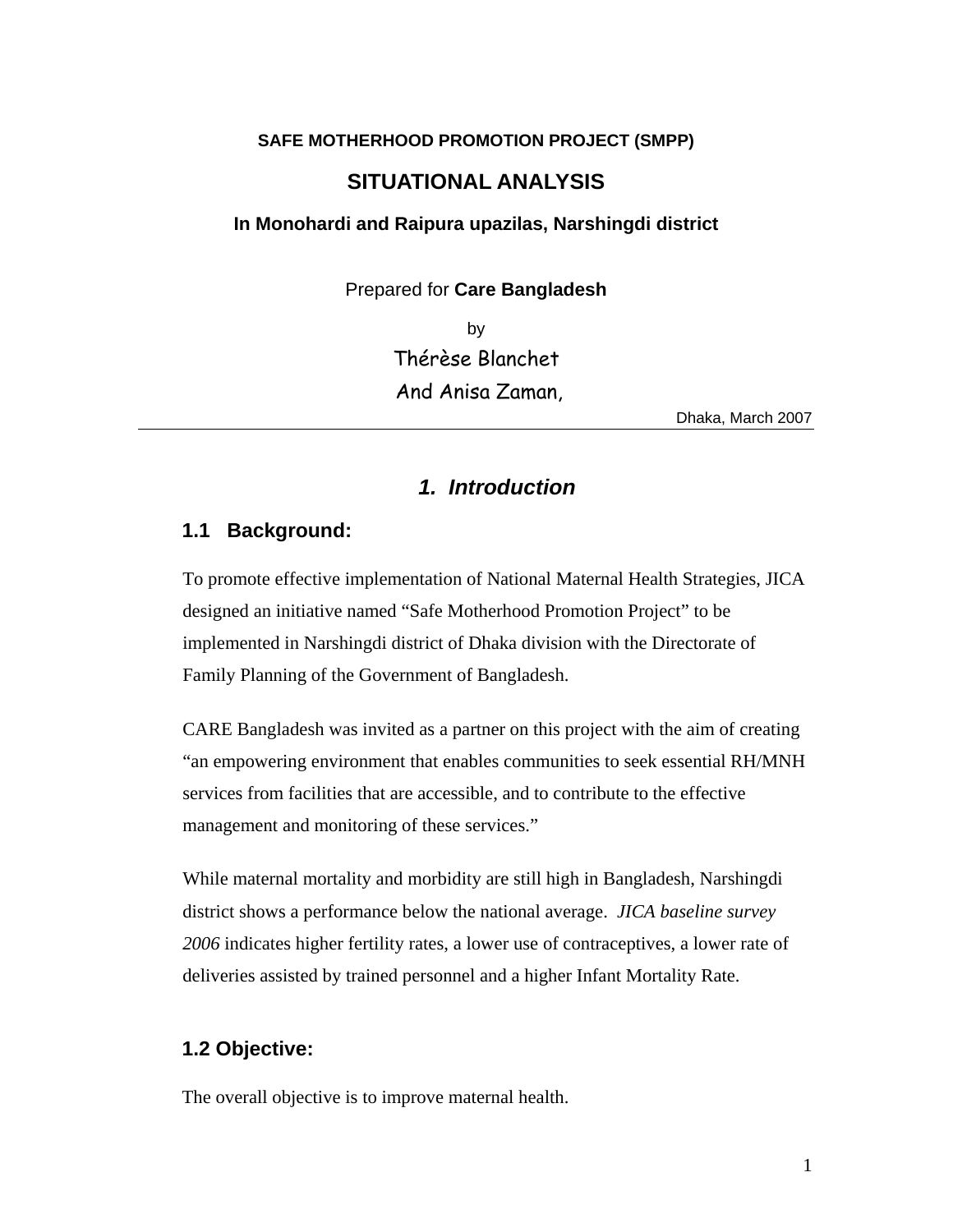Special attention is to be given to the *3 critical delays.* 

- Delay at home in deciding to seek care from facilities
- Delay in reaching a medical facility
- Delay in receiving adequate treatment at the facility

The barriers faced by the poor and marginalized in accessing services and the qualities of these services will be given special importance.

# **1.3 The Situational Analysis - Calendar of activities**

A Situational Analysis was undertaken in Monohardi and Raipura upazila of Narshingdi district from 27 February to 2nd April 2007. The exercise took place as the project is being set up. It should complement the *JICA Baseline Survey 2006*.

Here is the calendar of activities.

| 27 Feb.-1 March:      | debriefing at the CARE office in Dhaka<br>literature review,<br>preparation of instruments                                  |
|-----------------------|-----------------------------------------------------------------------------------------------------------------------------|
| 4 March:              | Day long meeting in Narshingdi with CARE and JICA<br>staff. Introduction and discussion of instruments                      |
| 5 March:              | Training on investigation methods and use of instruments                                                                    |
| $6 - 17$ March:       | Field investigation                                                                                                         |
| 18 March:             | Group discussion on findings and problems encountered<br>with CARE staff, Thérèse Blanchet and Anisa Zaman in<br>Narshingdi |
| 19-25 March:          | Analysis of data                                                                                                            |
| $27$ March $-2$ April | Report writing                                                                                                              |

## **1.4. Participants:**

The situation analysis involved the 12 CARE staff posted in Narshingdi: 8 field facilitators, one Technical Officer, two Program Officers and the Coordinator (See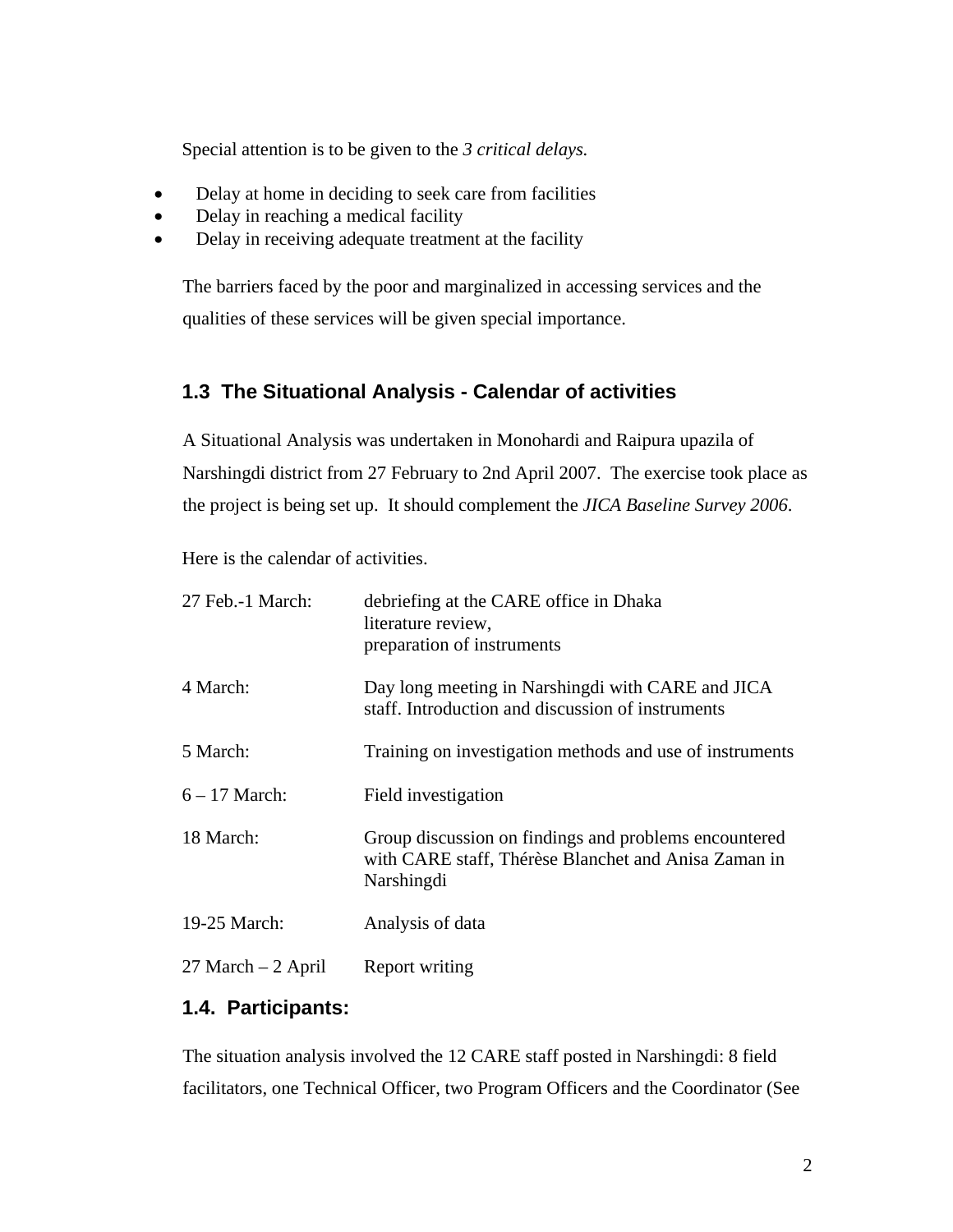Appendix). The balanced sex ratio (6 women, 6 men) was convenient for the topic under review. Anisa Zaman coordinated the field study and also collected data. The JICA staff sat with the CARE staff on 4 March in Narshingdi. They joined the discussion also attended by Dr Jahanguir, Dr Jubair Hussain and Thérèse Blanchet.

### **1.5 Limitation of the study:**

A limited budget constrained the time that could be allocated to the situational analysis This affected the coverage of certain topics that require rapport building with the informant. CARE staff had not been appointed for long in the area and they were getting acquainted with it. Research was not their field of competence

The intelligence applied to the investigation and the hard work volunteered by CARE staff, however, permitted a reasonably good collection of data in a record time. Anisa did an excellent job in orienting and supervising the research. The topic was familiar to both consultants, the main consultant having worked in maternal health in Bangladesh for nearly three decades. The cut down preparation time and facilitated the analysis.

Yet, a situational analysis requires quality field investigation to check representativity, reliability, biases, etc. This was a bit short. Consultancy time to analyze data and write up the report did not permit to give the attention one would have wished. Some data were dropped for lack of time. The writing of the report was also hushed up. We did our best within limits that could not be stretched. This is a beginning. We raise fundamental issues in the delivery of MNH/RH that apply not only to the area of study but to Bangladesh as a whole. We hope it will be useful to guide future orientations.

## *2. Research tools and methods*

The Situational Analysis was organized around two themes: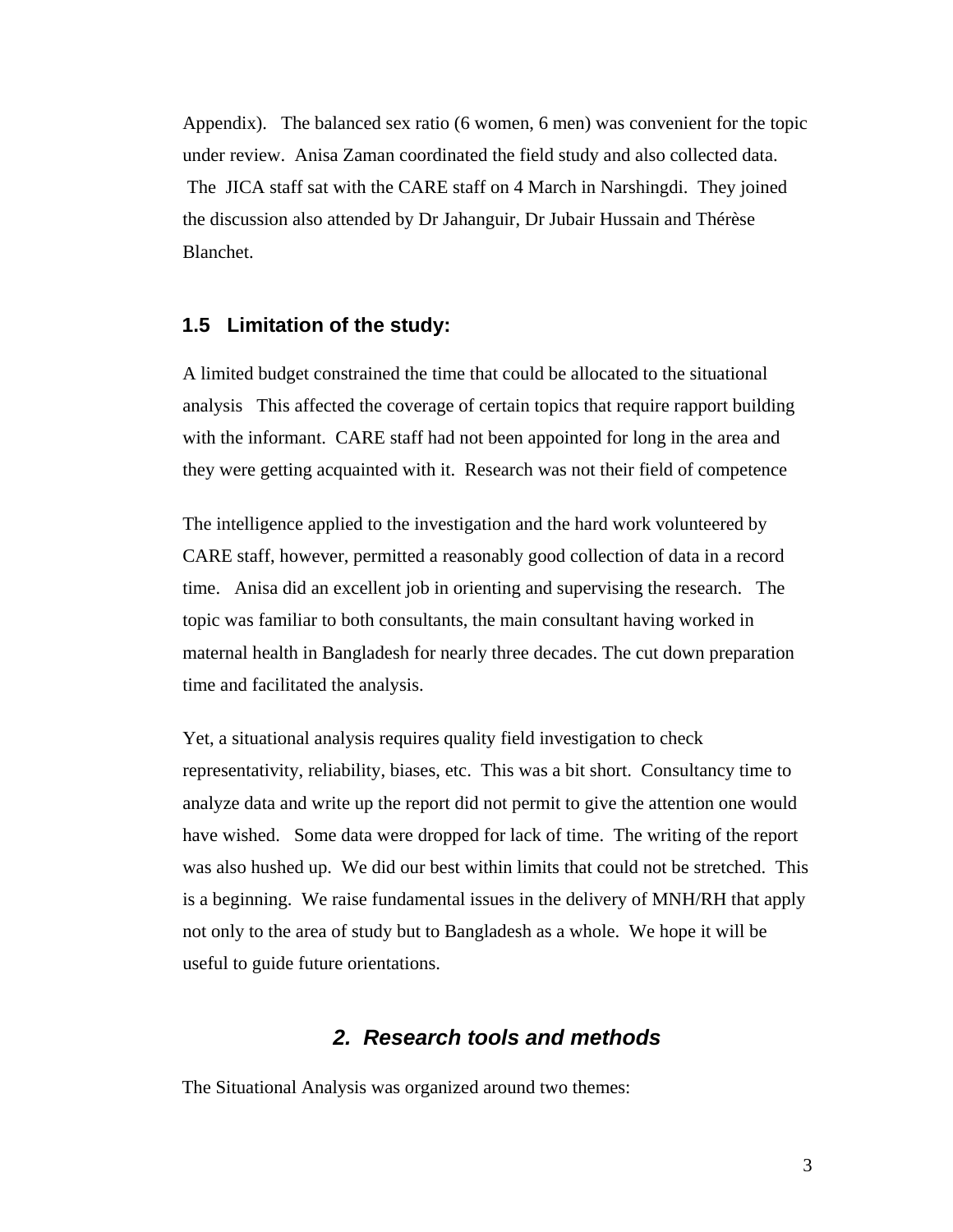- 1. The management of complicated deliveries and
- 2. Referrals and the role of dalals (brokers)

Different research tools were designed for each theme and staff were divided, women studying component 1, men focusing on component 2.

### **2.1 Management of complicated deliveries**

Investigation was entrusted to the 6 women field motivators employed by CARE, 2 working in Monohardi and 4 in Raipura. The situational analysis selected to work in 2 unions in Monohardi and 4 unions in Raipura.

Each of them was asked to identify and document a minimum of 20 'complicated delivery' cases which had occurred in the last 12 months. They were given a questionnaire to address to the mothers and, in case of maternal death, other senior women of the household or neighbourhood. Sufficient space was left to include special observations. Half of the cases were to be collected from unions having poor communication networks and difficult access to health facilities (e.g. chor) and half from unions with good access to health facilities.

The Complicated delivery cases were identified with the assistance of dais, FWA, FWV and others. Criteria included fits, excessive bleeding, prolonged labour, breech presentation, fever, and others. Investigating recent deliveries, complications were sometimes identified where a delivery had first been defined as 'normal'.

Case histories rested on the recollection of events recent enough and important enough to be reasonably well remembered. One advantage of the method is that it strived to record facts as experienced by the parturient and her immediate entourage, not generalities on an ill defined population. The questionnaire (see Appendix) aimed to document referrals (or non referrals) and the cost involved at each step. In addition to the mothers, 25 percent of the fathers or, in their absence, another male of the family, were interviewed.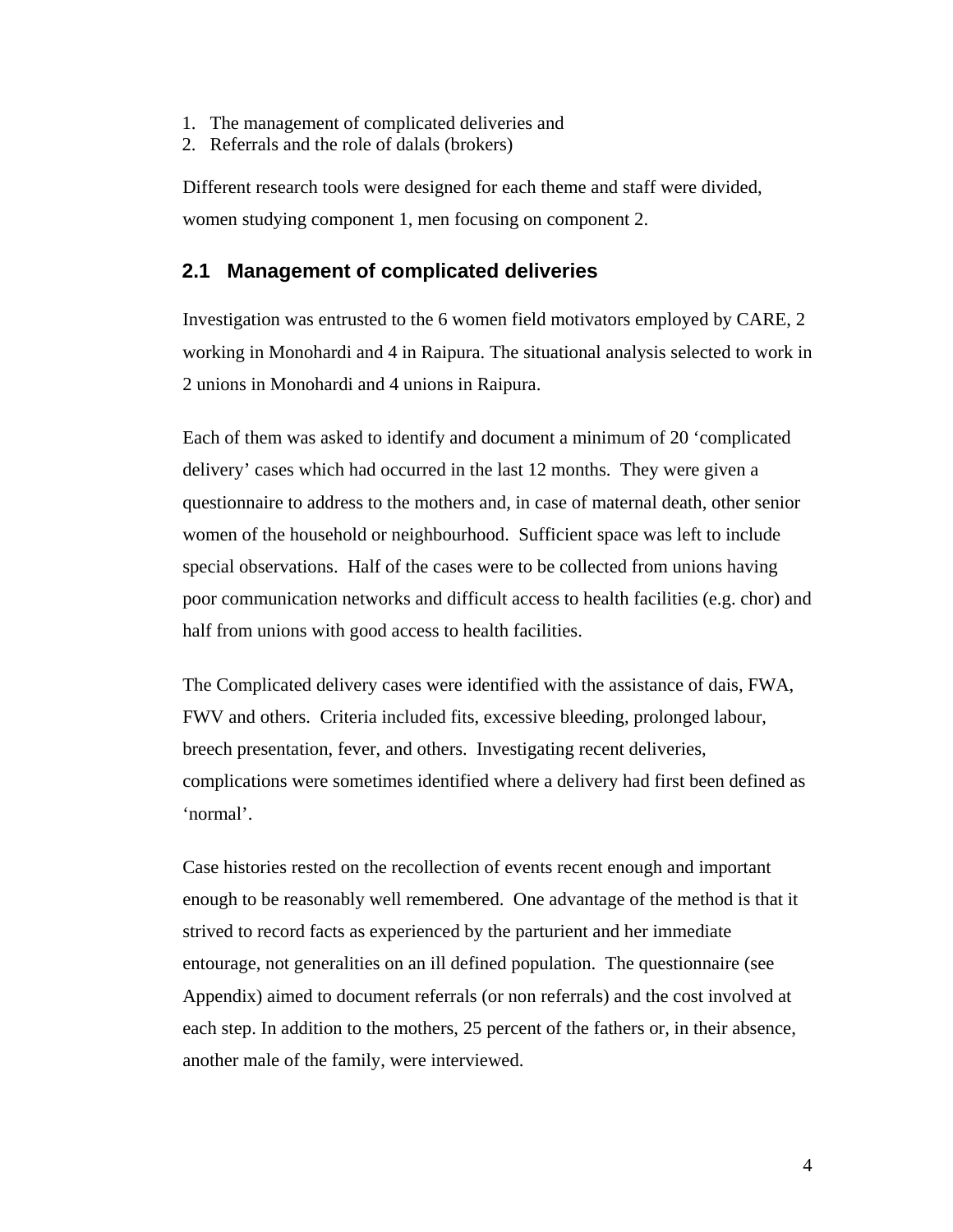#### **2.2 Referral systems and the role of dalals**

The role of dalals was identified as a problem in the *JICA Baseline Survey 2006* and we wished to find out more about these shadowy figures often judged as very harmful. The investigation was entrusted to the 2 male Field Facilitators. They worked full time while the Technical Officer and the two Program Officers assisted part time. Anisa Zaman also collected information.

A list of possible informants was given: rickshaw pullers, village doctors, pharmacists, etc). Field investigators were free to interview others. Here there was no questionnaire but a check list of points to cover. Case histories gave us precise information on referrals from the patients and their families' points of view. Interviewing dalals, service providers and health businessmen nicely complement this information presenting a different point of view.

# *3. FINDINGS*

## **COMPLICATED DELIVERY CASES**

One hundred twenty seven (127) cases of 'complicated deliveries' were documented. Together they provide a rich stock of information on a number of issues. The fact that the criteria for 'complicated delivery' may be subjective and variable should be borne in mind. While some outcomes are publicly known, for example the death of the child, others are held embarrassing or improper to expose, for example a cervical tear. The mother may hide outcomes which she finds shameful. The dai or TBA may refrain from mentioning cases which would question her competence. Such problems can be addressed with time which, again, was very short. We must bear with these shortcomings.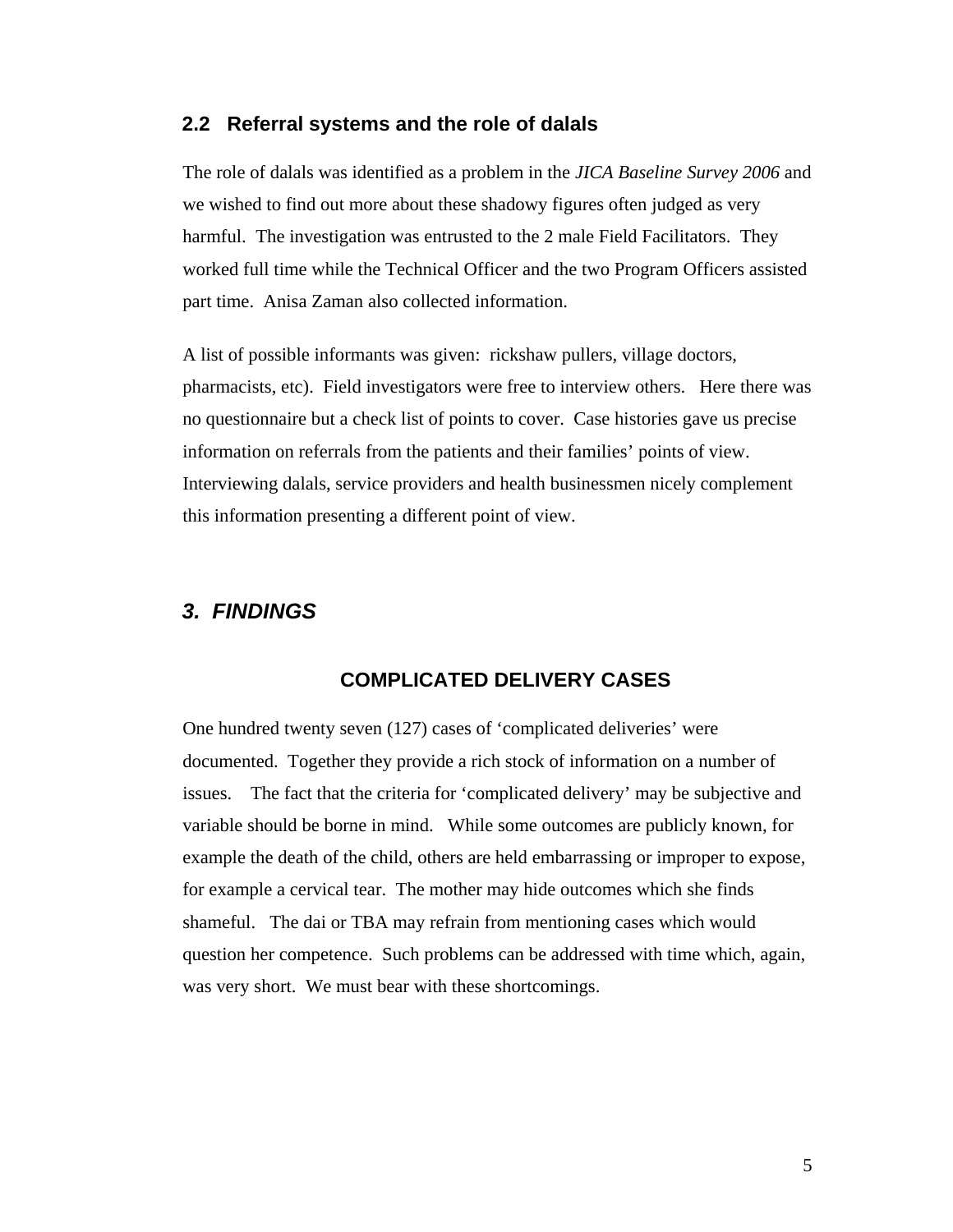# **3.1 Age, occupation and no of children**

| Tuble 1. 1150 of Mother and her Haspand<br>Age (in years) | <b>Mother</b> | <b>Percent</b> | <b>Husband</b> | <b>Percent</b> |
|-----------------------------------------------------------|---------------|----------------|----------------|----------------|
| Up to 17                                                  | 10            | 7.9            |                |                |
| $18 - 20$                                                 | 37            | 29.1           | $\overline{2}$ | 1.6            |
| $21 - 23$                                                 | 16            | 12.6           | 6              | 4.7            |
| $24 - 26$                                                 | 22            | 17.3           | 23             | 18.1           |
| $27 - 29$                                                 | 13            | 10.2           | 16             | 12.6           |
| $30 - 32$                                                 | 14            | 11.0           | 32             | 25.2           |
| $33 - 35$                                                 | 10            | 7.9            | 11             | 8.7            |
| $36 - 38$                                                 | 3             | 2.4            | $\overline{7}$ | 5.5            |
| $39 - 41$                                                 | $\mathbf{1}$  | 0.8            | 12             | 9.4            |
| $42 - 44$                                                 |               |                | $\overline{4}$ | 3.1            |
| $45 - 47$                                                 | $\mathbf{1}$  | 0.8            | 7              | 5.5            |
| $48 - 50$                                                 |               |                | 3              | 2.4            |
| $51 - 53$                                                 |               |                |                |                |
| $54 - 56$                                                 |               |                | 1              | 0.8            |
| Not mentioned                                             |               |                | 3              | 2.4            |
| <b>Total</b>                                              | 127           | 100.0          | 127            | 100.0          |

Table 1: Age of Mother and her Husband

|  |  | Table 2: Mother's occupation |
|--|--|------------------------------|
|--|--|------------------------------|

| Occupation                           | No. of Mother | <b>Percent</b> |
|--------------------------------------|---------------|----------------|
| Household work (no financial return) | 92            | 72.4           |
| Household work (has some income)     | 29            | 22.8           |
| Agriculturalist                      | 2             | 1.6            |
| Tailor                               |               | 0.8            |
| Day labourer                         |               | 0.8            |
| Domestic worker                      |               | 0.8            |
| Homeopathic practitioner             |               | 0.8            |
| <b>Total</b>                         | 127           | 100.0          |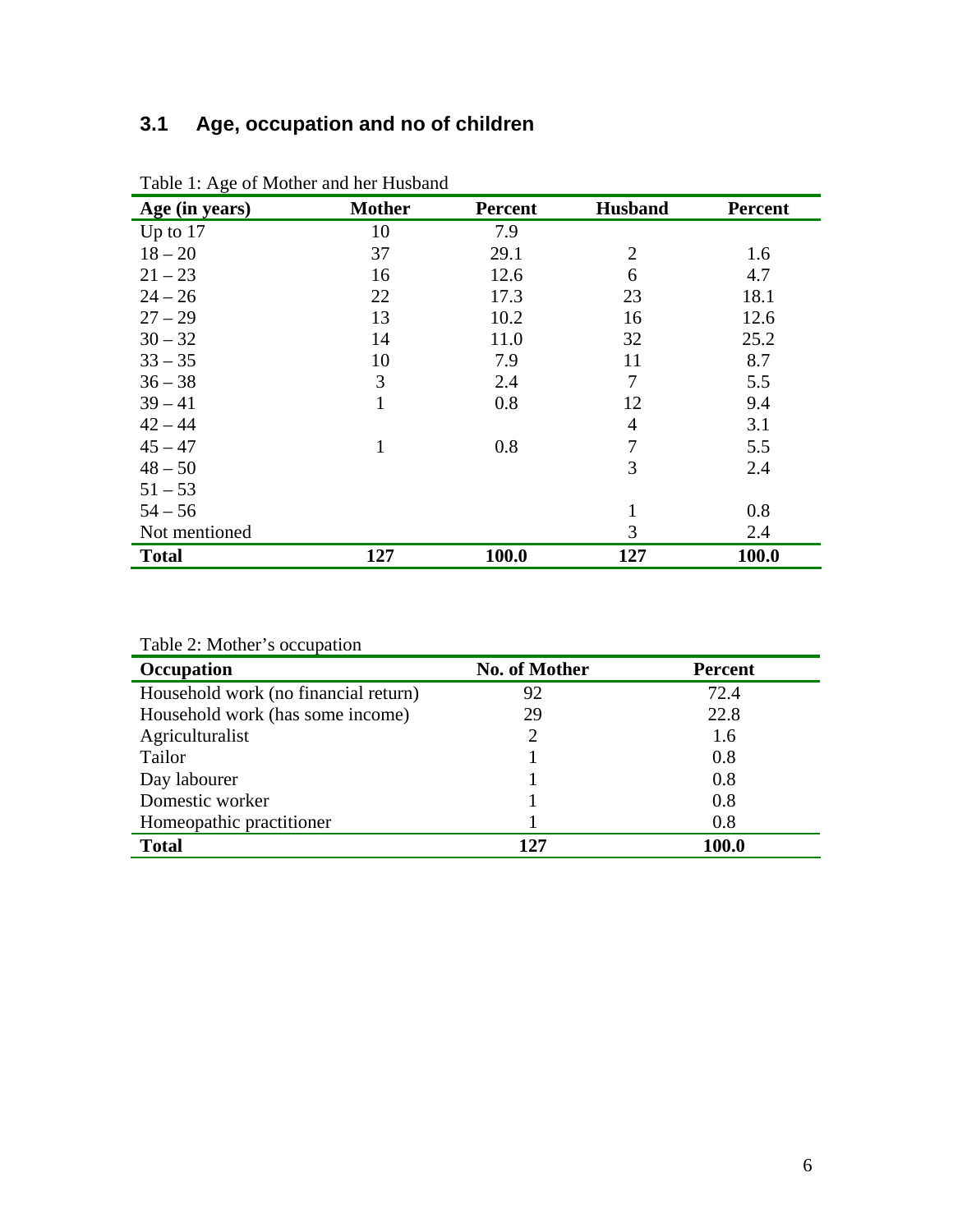| Occupation            | <b>No. of Husband</b> | <b>Percent</b> |
|-----------------------|-----------------------|----------------|
| Farmer                | 35                    | 27.6           |
| <b>Businessman</b>    | 20                    | 15.4           |
| Migrant worker abroad | 16                    | 12.6           |
| Rickshaw puller       | 14                    | 11.0           |
| Day labourer          | 5                     | 3.9            |
| Shop owner            | 5                     | 3.9            |
| Job holder            | 10                    | 7.9            |
| Fisherman             | 4                     | 3.1            |
| Driver                | 3                     | 2.4            |
| Tailor                | 2                     | 1.6            |
| Hawker                | $\overline{2}$        | 1.6            |
| Mechanics             | 1                     | 0.8            |
| Carpenter             | 1                     | 0.8            |
| Electrician           | 1                     | 0.8            |
| Teacher               | 1                     | 0.8            |
| Mason                 | 1                     | 0.8            |
| Imam                  |                       | 0.8            |
| Beggar                | 1                     | 0.8            |
| Unemployed            | 4                     | 3.1            |
| <b>Total</b>          | 127                   | 100.0          |

Table 3: Husband's occupation

#### Migrant husbands:

Migrant husbands represent 30.7 percent of this population. 16 husbands (12.6 percent) work abroad and 23 (18.1 percent) habitually reside away from home for their work.

### **Occupations**

If mothers' occupation nearly always center on the households, husbands are seen engaged in a wide range of activities suggesting different socio-economic levels. Poor households (e.g. rickshaw pullers, day labourers, fishermen, hawkers, beggars and unemployed) are well represented.

## Table 4: Total number of children alive, died conceived, miscarried, aborted:

127 women declared:

• Having conceived: 345 times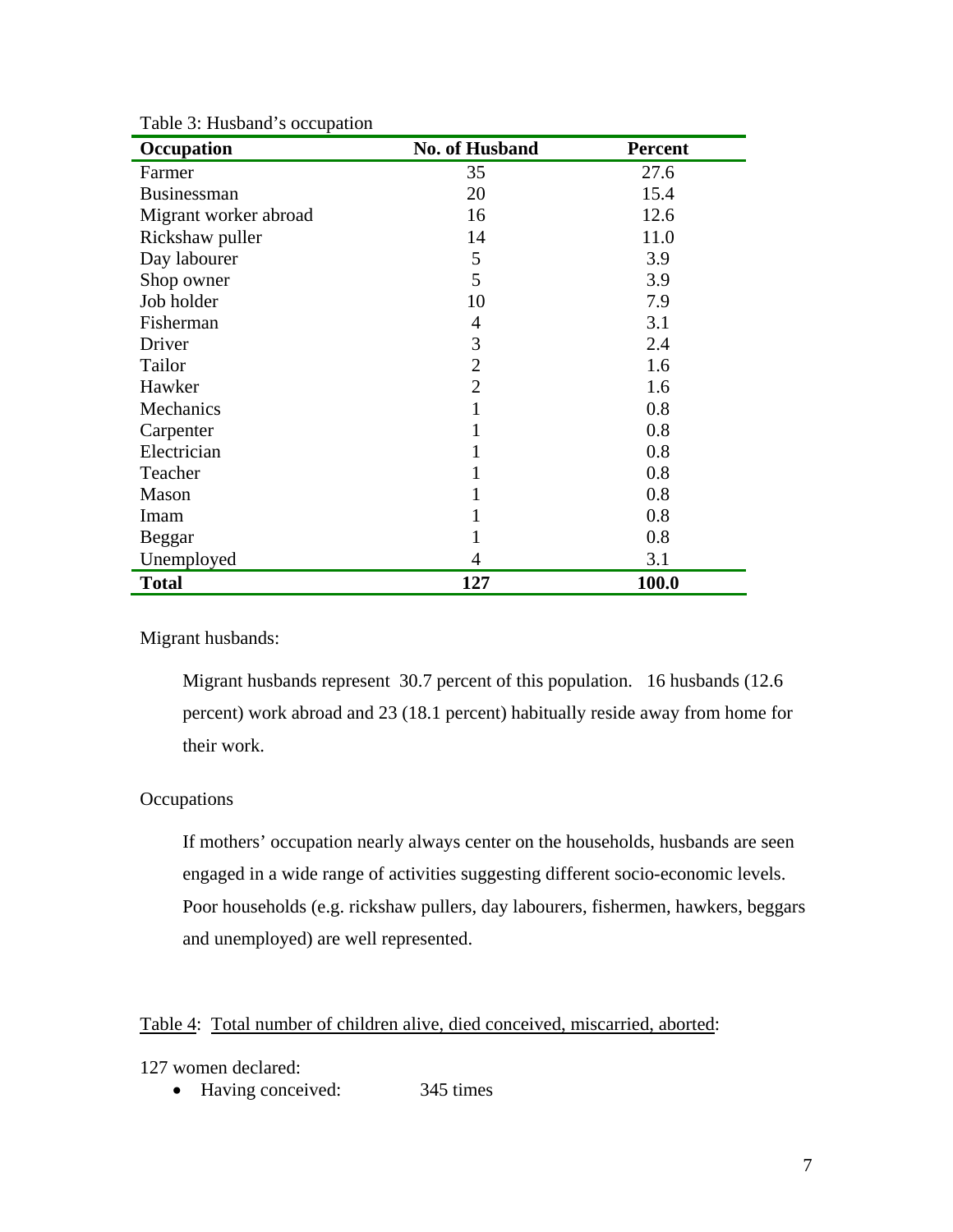- Having alive 248 children
- Having lost (died) 80 children
- Were miscarried: 15
- Were aborted: 2

To sum up, women lost 28 percent of the children they conceived, and 23 percent of the babies they took to term. The number of abortion and/or miscarriage could have been under reported.

## Table 5: Rank of the child whose 'complicated delivery' was investigated

The mother's first child: 49 Second child: 25 Third child: 11 Fourth child: 16 Fifth child: 11 Sixth child: 12 Seventh child: 2 Ninth child: 1

## Table 6: Number of children alive per woman

- No child alive: 17
- One child 48
- Two children 22
- Three children 15
- Four children 14
- Five children 5
- Six children 5

# **3.2 Ante natal check ups:**

Went for ante natal check ups:  $76$  women (59.9 percent)

Received only TT injections: 15 women (11.8 percent)

Did not attend ante natal clinic And did not receive TT injections 36 women (28.3 percent)

Location of ante natal check ups (76 mothers):

• Private clinic: 26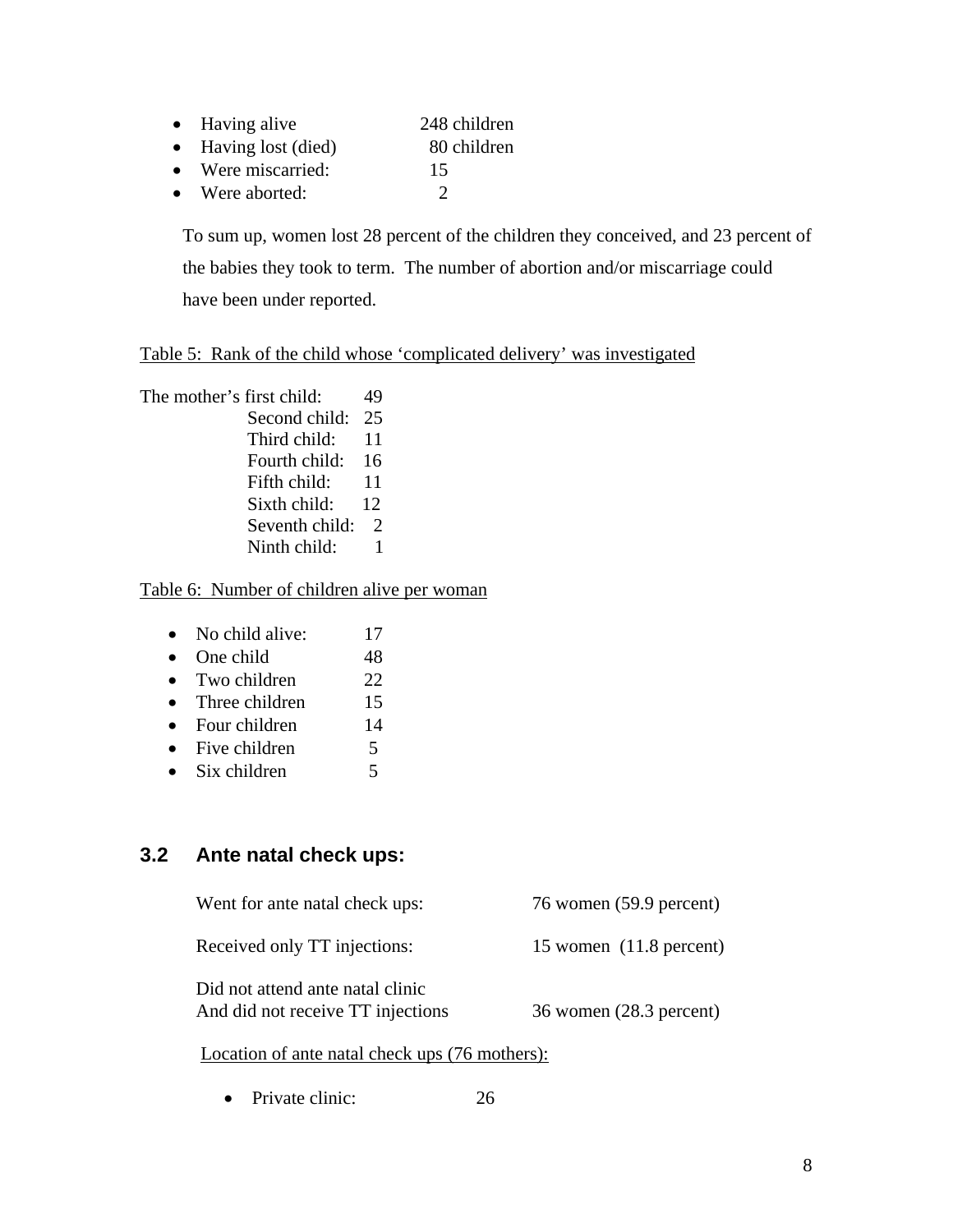| FWC:                    | 10 |
|-------------------------|----|
| Satellite clinic        |    |
| <b>CNP</b>              | 9  |
| <b>UHC</b>              |    |
| <b>MCWCA</b>            |    |
| <b>NSDP</b>             | 4  |
| NSDP & Private C.       | 3  |
| Unspecified NGO clinic  | 4  |
| District Hospital       | 2  |
| Home                    |    |
| Homeo. & Village doctor |    |

## Received only TT injections (15 mothers)

| $\bullet$ From EPI Centre | 9             |
|---------------------------|---------------|
| $\bullet$ At home         | $\mathcal{L}$ |
| $\bullet$ THC             |               |
| Satellite Clinic          |               |

## Number of ante natal visits (76 mothers)

- One: 22
- Two: 19
- Three: 16
- Four: 11
- Five: 4
- Six:  $3$
- Seven: 1

## Reasons for not receiving ante natal check ups:

|           | $\bullet$ No need:       |   |
|-----------|--------------------------|---|
| $\bullet$ | Too far, no need:        | 5 |
|           | No time and no need:     |   |
|           | $\bullet$ No money       |   |
|           | Husband did not approve: | 3 |
| $\bullet$ | Not informed:            |   |

## Services provided at different clinics:

- 1. Weight
- 2. Blood pressure
- 3. Manual examination of fetus position
- 4. Advice about nutritive food
- 5. Advice about life style, rest, etc.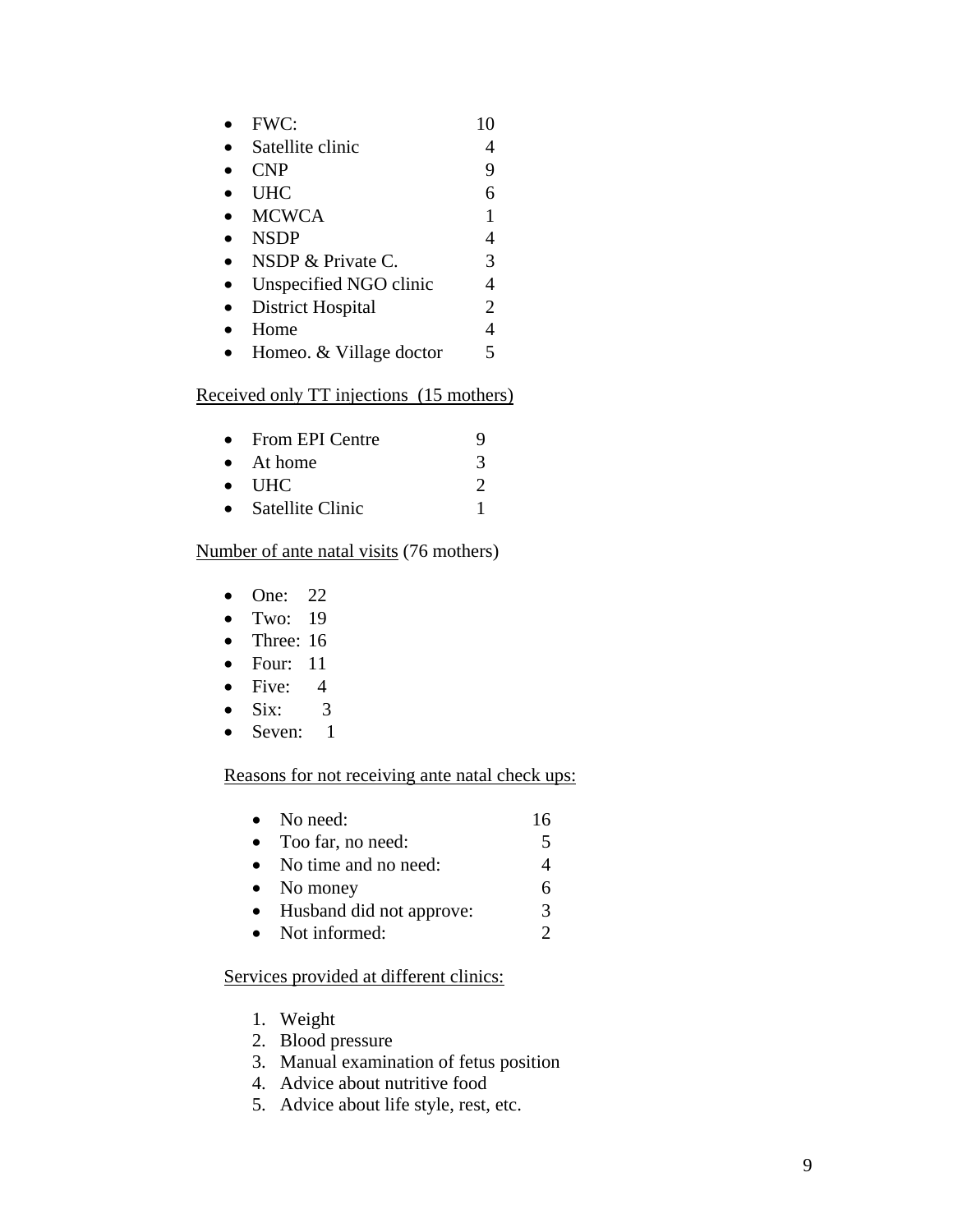- 6. Iron tablets
- 7. TT injections
- 8. Ultra sonogram and determination of the sex of the baby
- 9. Urine, blood, other tests as advised

Slight variations exist between Family Welfare Centres, Satellite clinics, Community Nutrition Promoters but all offer services 1 to 5. So does NSOP but for a small cost which mothers resent as they know other places provide the same for free. Private clinics offer a package of services and tests at a price and 100-200 taka must be paid as consultation fee for the doctor. Item 8 is popular and is offered only at private clinics. We found no evidence that ultra sonograms were used to abort female fetuses. However, the knowledge that a boy is expected could motivate the family to take greater care and spend more at the time of delivery.

The behaviour of health personal is generally considered good. However, some women complained about FWC staff, whom they found rough and rude.

# **3.3 Place of birth:**

### Preference for home birth:

Preference for home birth is here very strongly marked. In only 4 out of 127 pregnancies, the decision was taken beforehand to deliver in a clinic.

Reasons for deciding beforehand to deliver in a clinic beforehand:

- breech presentation,
- mother expecting twins
- mother very weak
- the husband, a migrant worker in Saudi Arabia, has given instruction that his wife should deliver in a private clinic and money has been set aside for the purpose.

In the three first cases, risks signs were identified at ante natal check ups carried out at the private clinic where the delivery took place.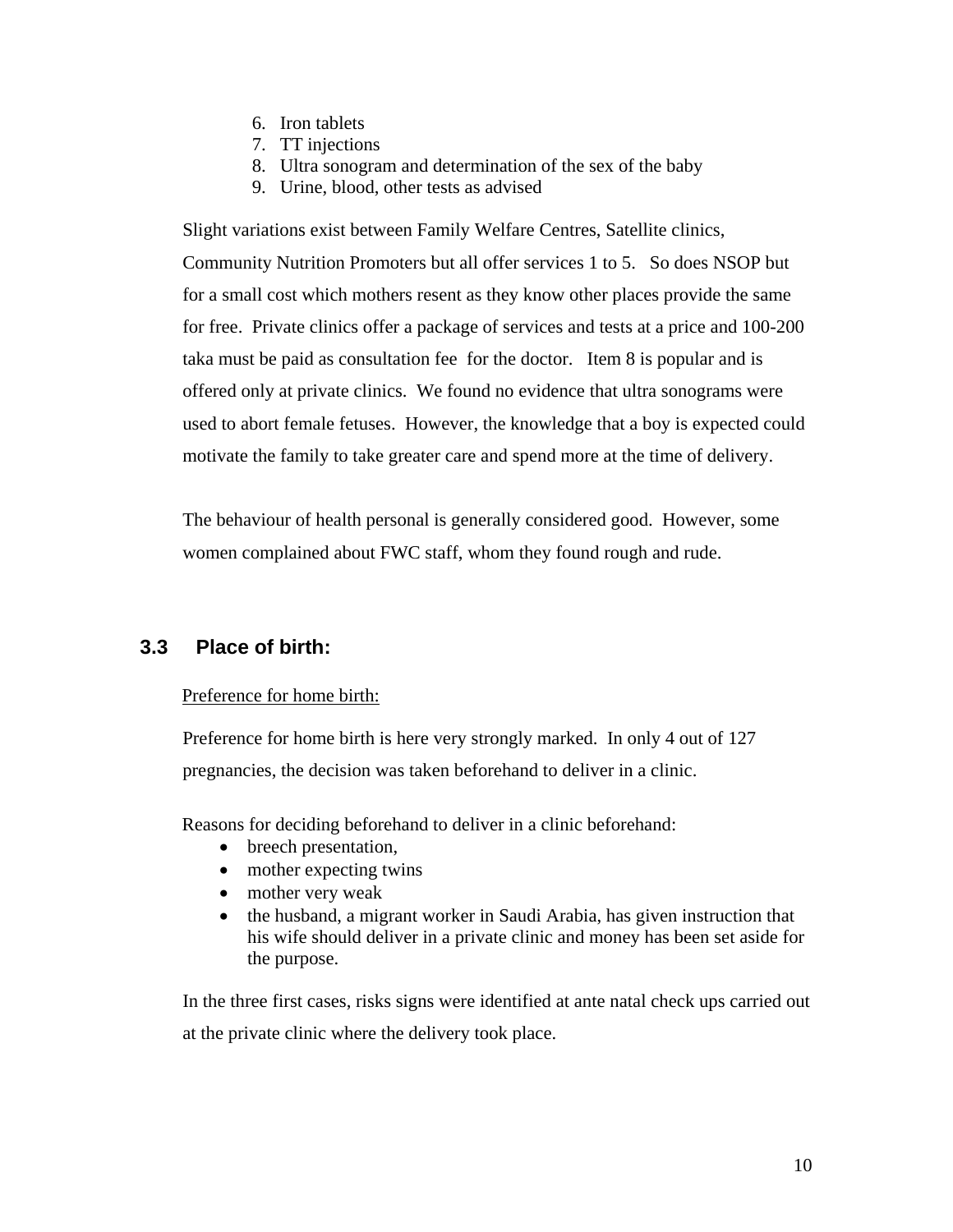After complications arose, a majority of women (64.6 percent) still delivered at home while a substantial number (27.6 percent) went to private clinics. Government clinics and hospitals come in third place with a mere 7.9 percent of the deliveries. Dhaka Medical College Hospital attracted 6 cases with serious complications while the Matri Sadan and the Disctict Sadar Hospital do not appear at all in this sample. Family Welfare Centre Upazila Health Complex got 1 and 3 cases each.

#### Table 7: Place of birth:

| Home                                    |         | 82 | $(64.6$ percent)         |
|-----------------------------------------|---------|----|--------------------------|
| Private<br>clinics:<br>Nurse Residence: | 33<br>2 | 35 | $(27.6 \text{ percent})$ |
| Government institutions:                |         | 10 | $(7.9$ percent)          |
| FWC:                                    |         |    |                          |
| <b>UHC</b>                              | 3       |    |                          |
| MCWC:                                   |         |    |                          |
| District Hospital                       |         |    |                          |
| DMCH:                                   | 6       |    |                          |

Note that more than 3 times as many women delivered in private clinics compared with government hospitals. How did this happen? What are the consequences for poor and marginal families? This is discussed below.

## **3.4 Birth attendant:**

In 115 cases (90.6 percent), a dai was called or was present at first. The dai may be the mother-in-law, the aunt or any other female relative or neighbour of the parturient who has some knowledge and experience in delivering babies. In Narshingdi, TBAs are commonly called *dhatri* while *dai* is also used (we are here using the terms *dhatri, dai* and TBA interchangeably).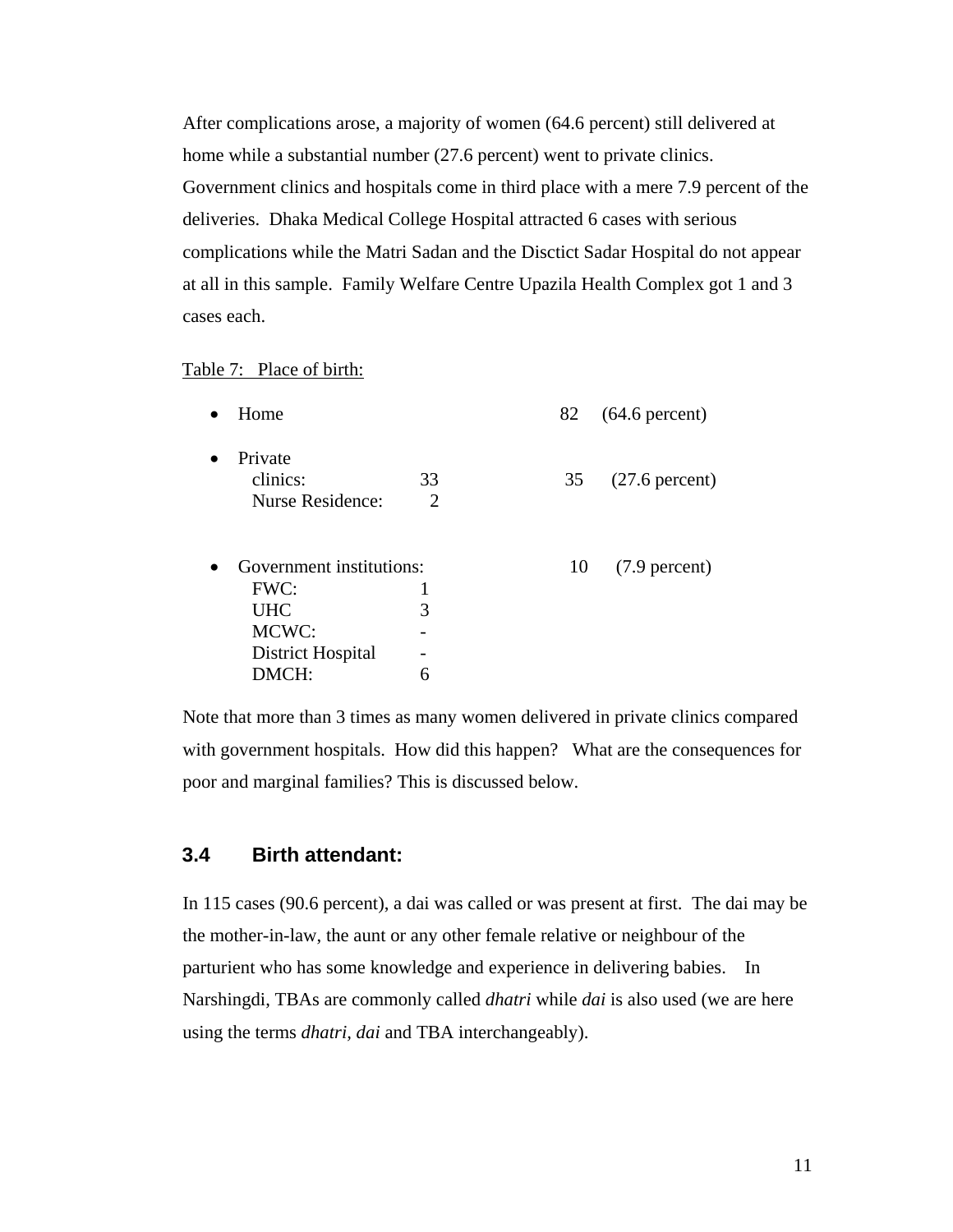In difficult cases, a second dai was called. This is how 124 dai attended 115 women. Out of these, only 18 dais (14.5 percent) had received a training. The percentage is here even lower than the 26 percent found in the *JICA Baseline Survey 2006.* 

Apart from the 4 women who planned a hospital birth from the start, a dai was not called in 8 cases because:

- Signs of eclampsia appeared and the parturient was taken to hospital (2 cases)
- Excessive bleeding led the family to refer immediately to hospital (1 case)

• The family called a FWA, FWV or UHC Nurse to attend the birth at home (5) cases)

### Table 8: Birth Attendants:

| TBA:<br>Alone:<br>53<br>With village doctor; 26                                |   | 79 (62.2 percent)  |
|--------------------------------------------------------------------------------|---|--------------------|
| • In UHC, private clinic,<br>DMCH (Physician? Bith Attendant<br>Not specified) |   | 42 $(33)$ percent) |
| FWV:                                                                           | 3 |                    |
| Nurse:                                                                         |   |                    |

# **3.5 The important role of the TBAs:**

The important role played by dais is confirmed once more. Not much has changed over the years. They are the first birth attendants called in 90 percent of the cases and they perform the delivery, alone or with the assistance of the village doctor, in 61.4 percent of the cases.

Two anecdotes:

Anecdote One: A mother-in-a-law was asked why she did not invite a trained dai who happened to live next door to attend her daughter-in-law. She replied that she did not trust the trained dai who was, in her view, less skilled and less experienced than the untrained dai she called.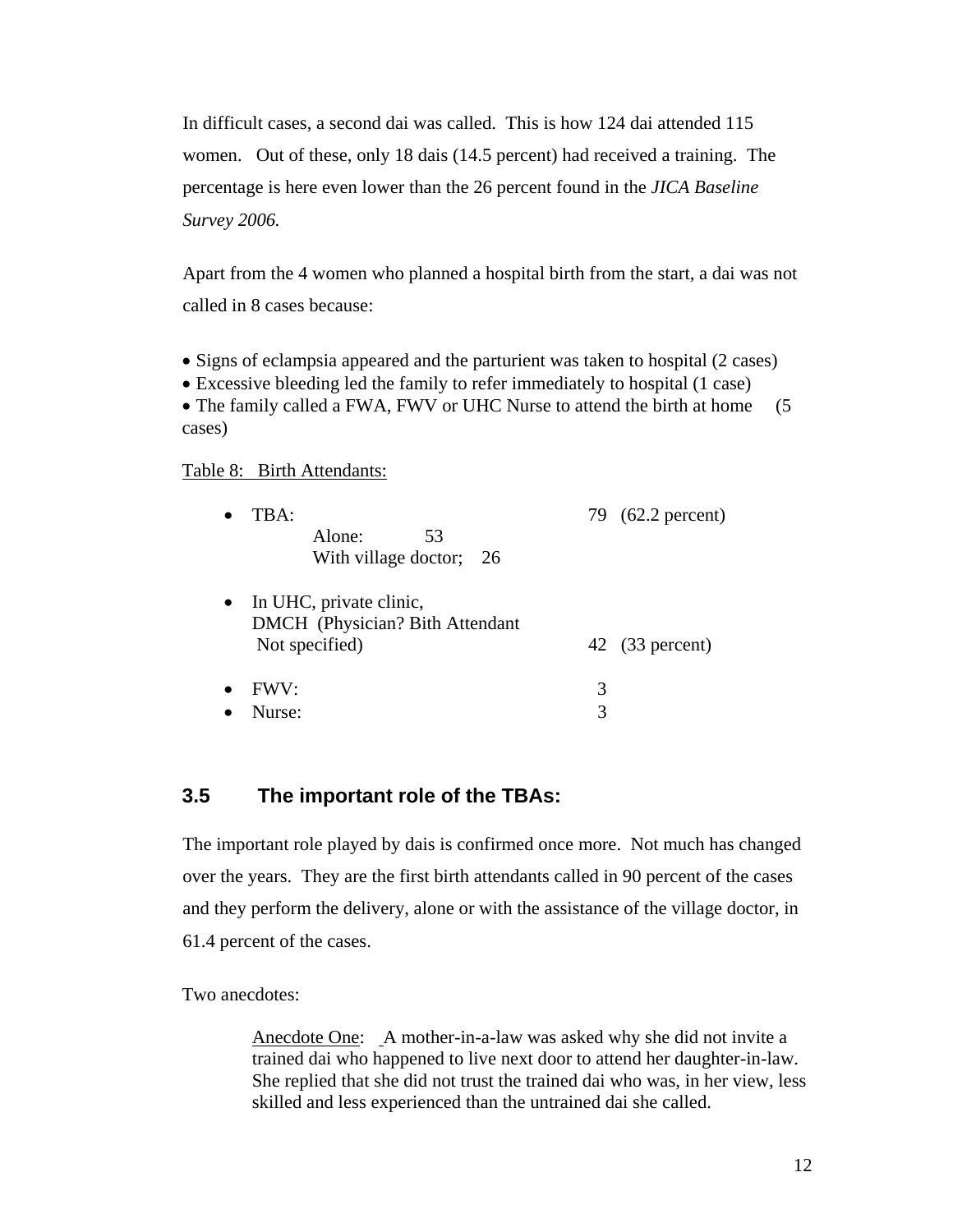Anecdote Two: At a FWC, a list of trained TBAs was posted on the wall. When the FWV was asked which ones were most active among the 15 names, she replied that three dais had died already and 2 were old and sick and did not attend births anymore.

These stories make us think. The first one calls into question the women who were selected for training. Were they women with experience in delivering babies or where they women with good connections to the Union Chairman who prepared the list favouring his own people regardless of their experience and interest in the matter. The second story shows the neglect of dais and dai training programs by government health workers. Outdated lists have been allowed to gather dust. Discussions on dai training have been going on for some 30 years in Bangladesh. There is a sense of déjà vu. We know the constraints in professionalizing the TBAs. So, what next?

## **3.6 TBAs and referral**

Assessment of the gravity of the problem at first depends largely on the dai. She will call for help or withdraw when she decides that she cannot cope. Dais often want to prove that they can manage and the family trusts them. Admitting that the dai cannot cope is bad news for the family. There will be costs, referral elsewhere may be necessary, all of which are issues of concern, especially for poor families. Case histories show that this is where the longest delays occur, taking a decision and acting upon it.

In 39 cases out of 115 (34 percent), the dai called a village doctor to help. Village doctor are men and generally do not examine the patient to assess the progress of labour. They first listen to the situation as described by the dai and their main means of intervention is saline and 'injection' (Butapen, Oxitoxi, Citrocin, Piton) to hasten labour contractions.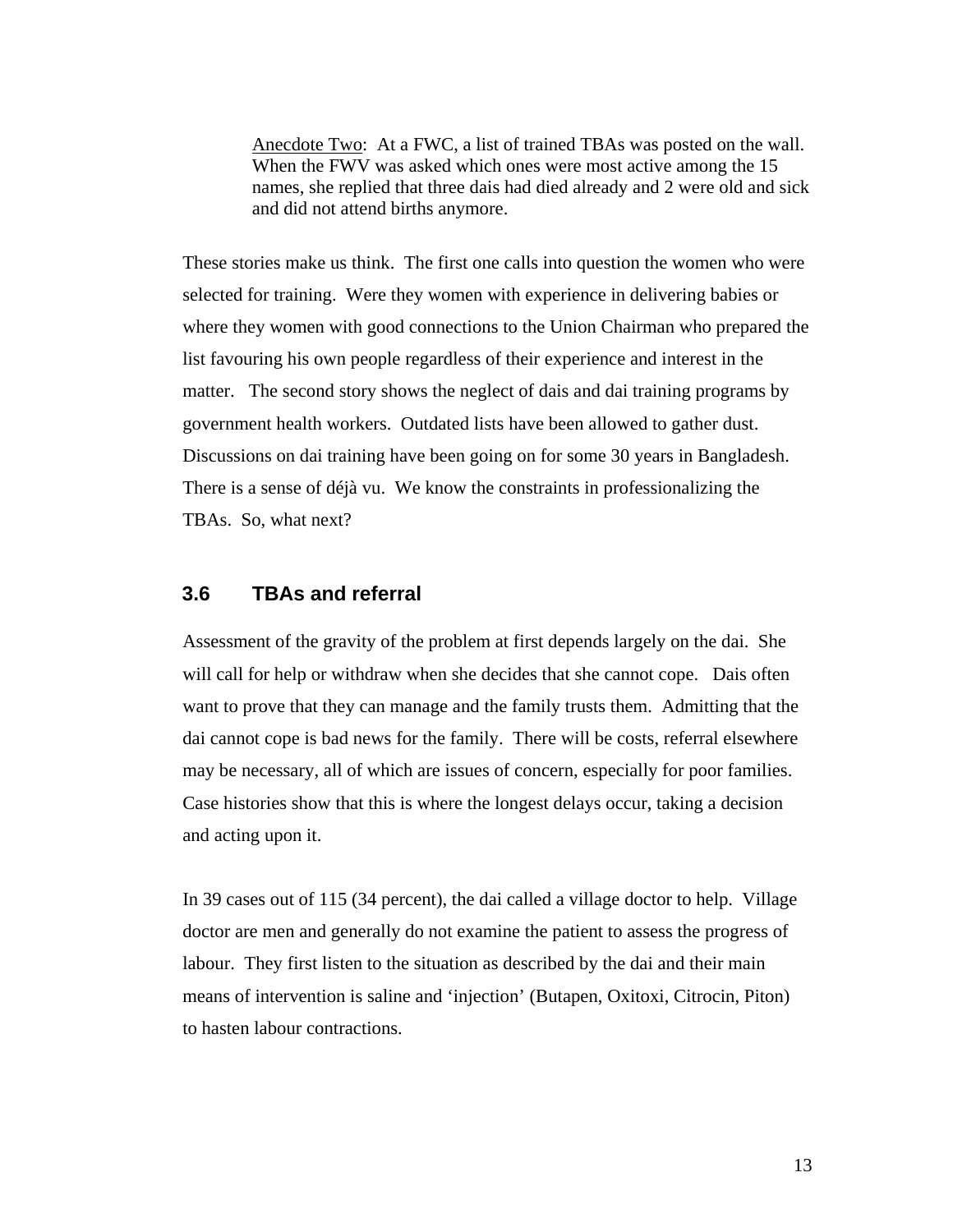In 26 out of 39 cases, the dai delivered the baby at home following the village doctor's intervention. In the remaining 13 cases, the village doctor referred the patient to hospital.

In 14 cases out of 115 (12.8 percent), the dai withdrew admitting her inability to deliver the mother. The family then took the latter to hospital.

In 2 cases, dais (in this case, trained ones) referred the patient to the FWC from where the FWV referred the patient to a private clinic. In 2 cases, the TBA referred the patient to the UHC and in 1 case, she referred the patient to the MCWC from where the doctor referred the woman to Dhaka Medical College Hospital.

Dais's help line is first the village doctor followed by government facilities. In this sample, dais did not refer patients to private clinics.

## **3.7 Village doctors and referral**

Village doctors mostly refer to private clinics. This was the case in 9 of the 13 cases. The second component of the study shows that village doctors maintain regular connections with private clinics from which they get a commission.

### **3.8 Cost of referral: lower in government hospitals**

The table below shows costs of delivery by attendant, place of birth and type of delivery (normal or caesarean). Costs are given as families count them, that is including official bills, transport, medicines, food for the patients and for those who accompany her, backshish to health assistants, etc.

The table shows that while government facilities do not offer free treatment, costs are definitely lower than those of private clinics. Costs at the MCWC are most reasonable and women treated there expressed satisfaction. The MCWC does not attract women from distant locations, however. Most patients come from Narsingdi Sadar or nearby locations. Many are Hindu. No woman delivered at a MCWC in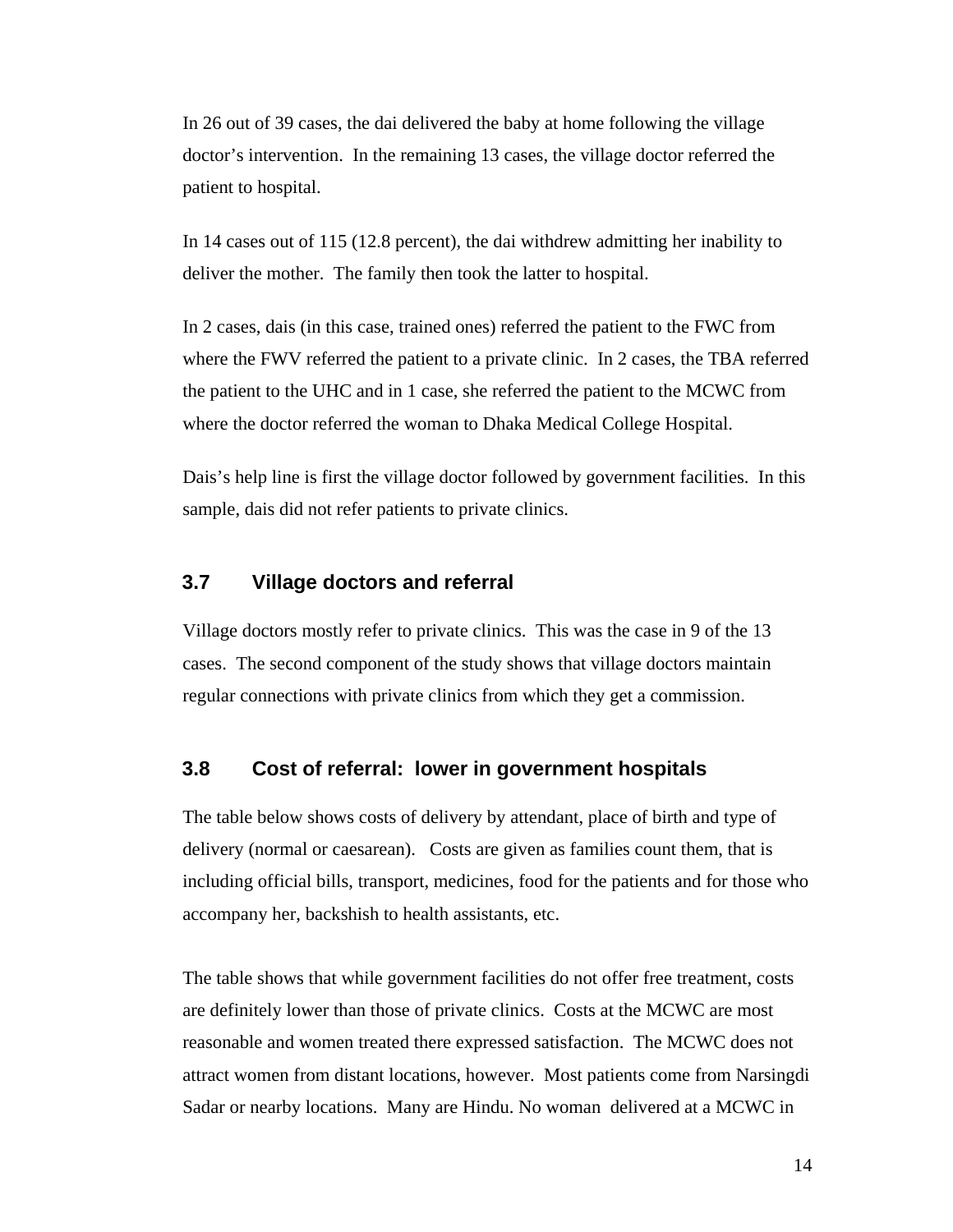our sample, but four visits was made to this hospital and 16 patients present at these times were interviewed and asked about services, costs and whether they were satisfied or not. Most felt that they were well served at a very reasonable cost.

Dhaka Medical College Hospital receives serious cases and one may expect costs to be higher there than elsewhere. Still, it needs to be underlined that for these serious cases also costs were lower than in private clinics. Trying to recruit patients for private clinics, dalals often argue that the cost of a private clinic is the same as government hospital while the former offers better services, greater comfort and a cleaner environment. Whatever the comforts offered, in terms of cost, private clinics are dearer. Therefore, we cannot agree with the conclusions found in the *JICA Baseline Survey 2006* "that the expenditure for normal delivery and cesarean operation are similar in public and private facilities." The evidence gathered here clearly points to a different conclusion.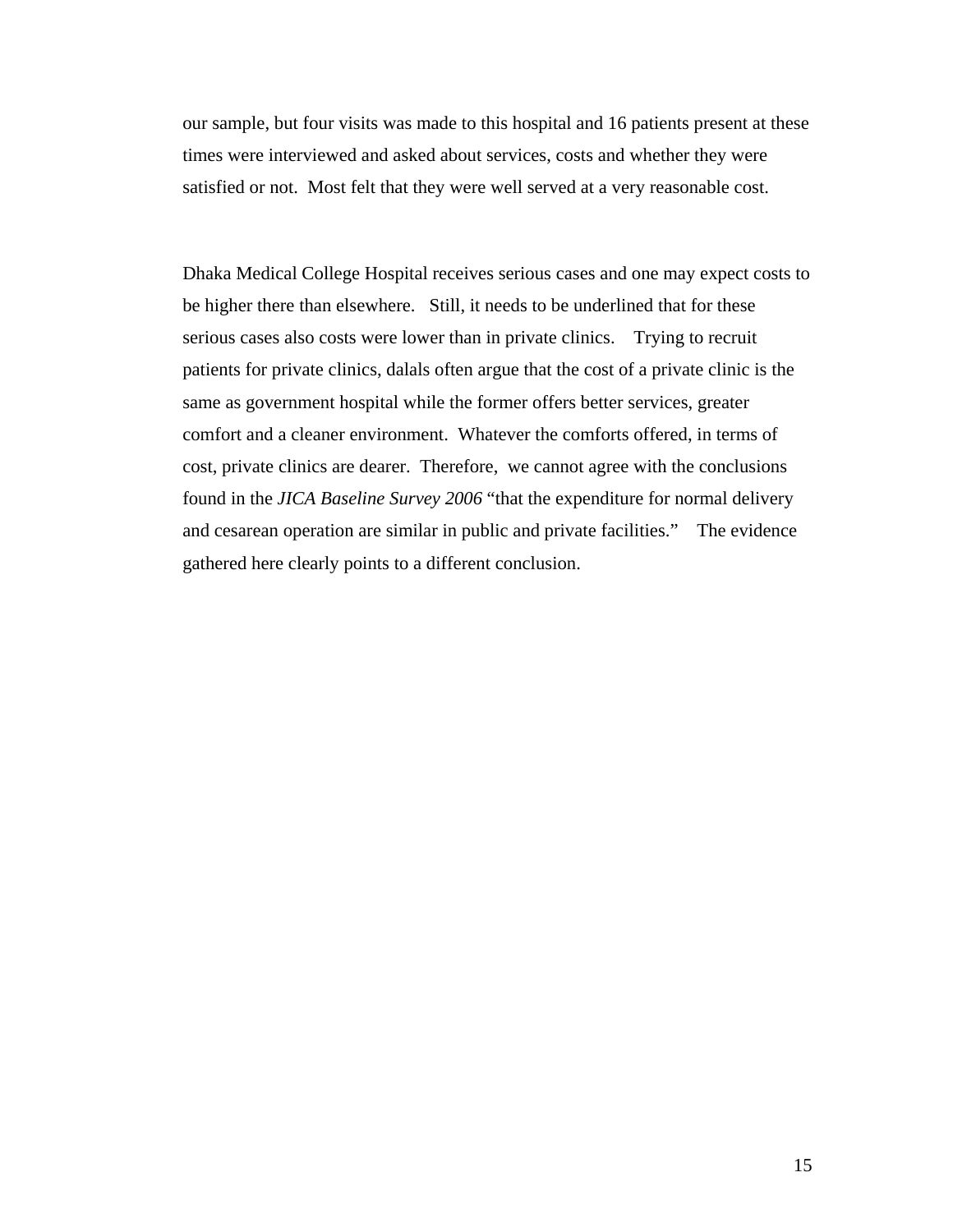| <b>Attendant</b> | <b>Place of</b> | <b>Normal</b> | Cost of Delivery (in TK.) |                |         |
|------------------|-----------------|---------------|---------------------------|----------------|---------|
|                  | <b>Birth</b>    | Delivery/     | Lowest                    | <b>Highest</b> | Average |
|                  |                 | Caesarean     |                           |                |         |
| <b>TBA</b>       | Home            |               | 200                       | 450            | 245     |
| TBA with         | Home            |               | 300                       | 1,500          | 692     |
| Village doctor   |                 |               |                           |                |         |
| <b>FWV</b>       | Home            |               | 300                       | 1,000          | 530     |
| <b>FWV</b>       | <b>FWC</b>      |               | 600                       | 1,500          | 966     |
| <b>Nurse</b>     | Home            |               | 300                       | 1,500          | 800     |
| <b>Nurse</b>     | Nurse's place   |               | 1,500                     | 4,500          | 2,833   |
| <b>UHC</b>       | <b>UHC</b>      |               | 600                       | 3,000          | 755     |
| Private clinic   | Private Clinic  | Normal        | 4,000                     | 10,000         | 6,833   |
| Private clinic   | Private Clinic  | Caesarean     | 12,000                    | 30,300         | 21,306  |
| <b>MCWC</b>      | <b>MCWC</b>     | Normal        | 600                       | 1,600          | 750     |
| <b>MCWC</b>      | <b>MCWC</b>     | Caesarean     | 2,200                     | 3,500          | 2,625   |
| <b>DMCH</b>      | <b>DMCH</b>     | Normal        | 5,000                     | 6,500          | 5,450   |
| <b>DMCH</b>      | <b>DMCH</b>     | Caesarean     | 10,500                    | 19,600         | 14,450  |

Table 9: Total Cost of Delivery under Different Attendants and Places of Birth

## **3.9 Preparedness:**

A majority of families (59.1 percent) did not set money aside in preparation for the birth. Another percentage (23.6 percent) set small amounts that did not cover the cost of referral.

Table 2 showed that 72.6 percent of the mothers have no income, so it is difficult for them to put money aside. Pregnant women depend on their husbands, mothers-in-law, mothers and others for the decision to incur costs and for gathering cash rapidly in case of emergency. They depend on the importance given to their needs, their plight and their suffering. They depend on the efforts deployed in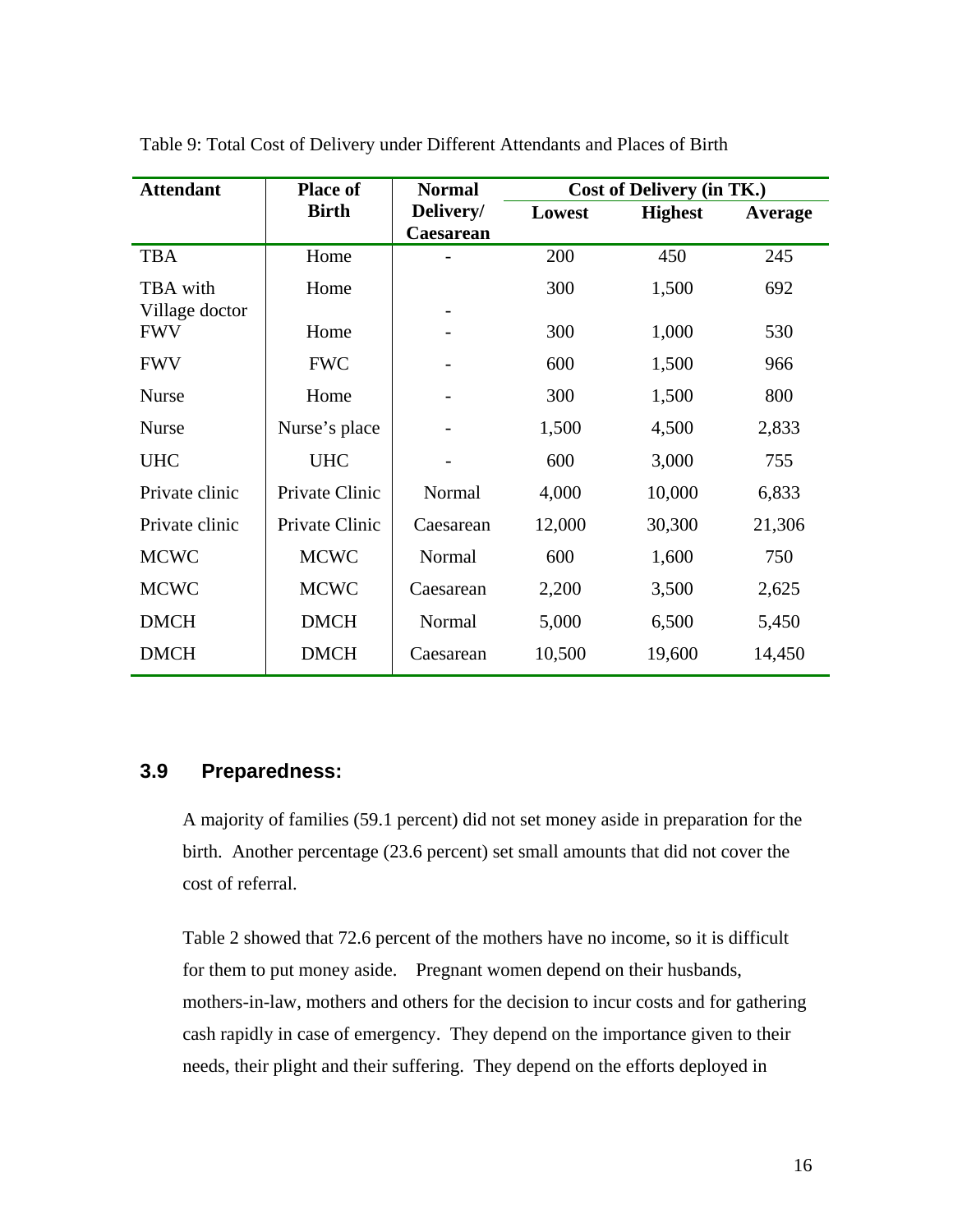meeting these urgent requirements. Case stories strongly demonstrate mothers' dependency and powerlessness in influencing the course of events.

Most husbands do not prepare anything before their wives give birth. Only one family had adequately prepared to meet the cost of a private clinic fee for a caesarean operation. The husband is a migrant worker in the Middle East. One can see why private clinics are particularly keen to attract wives of migrant men. These families have money at hand and are often keen to demonstrate their spending capacity, a mark of their often newly acquired social standing.

| Table TV. Savings in Freparation for the Birth |                |         |  |  |
|------------------------------------------------|----------------|---------|--|--|
| Amount (in TK.)                                | No. of Mothers | Percent |  |  |
| No Savings put aside                           | 75             | 59.1    |  |  |
| $200 - 1,000$                                  | 30             | 23.6    |  |  |
| $1,000 - 3,000$                                | 10             | 7.9     |  |  |
| $4,000 - 6,000$                                |                | 3.9     |  |  |
| 10,000                                         | 4              | 3.1     |  |  |
| 20,000                                         |                | 1.6     |  |  |
| 25,000                                         |                | 0.8     |  |  |
| Total                                          | 127            | 100.0   |  |  |

Table 10: Savings in Preparation for the Birth

The acquisition of a new blade and thread for the cutting and tying of the umbilical chord was made in 68.5 percent of the cases. As many as one quarter of the pregnant women had not prepared anything special for the birth. They had neither money nor blade and thread, nor clean cloth or plastic sheet at hand.

In Sreepur union, Raipura upazila, BRAC implements a Safe Motherhood program and offers delivery kits for a small cost, 15 taka. 21 delivery cases were documented in Sreepur union and only 3 women had purchased the kit. This small number raises question on the efficacy of the program, on its ability to reach women and convince them to prepare for the birth and invest in a small kit.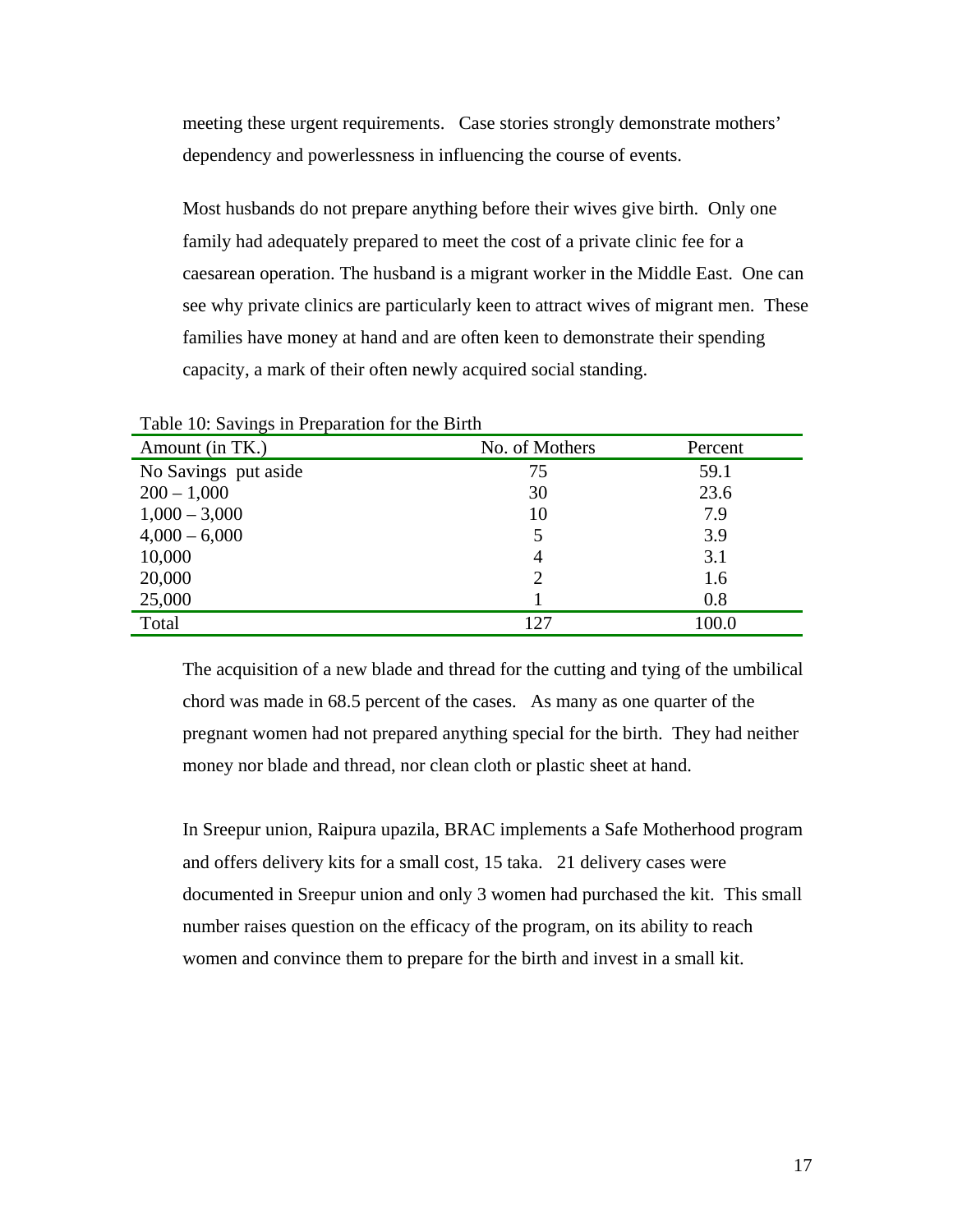#### **3.10 Impediments to referral:**

Besides the prohibition of costs for the very poor, lack of preparedness, especially when complications occur, is evidenced in the hesitation, the delay in taking a decision, the difficulty in accessing money rapidly. Once the decision has been taken to refer, the question arises where to go.

One should add that the absence of the male head of the family, who may be a migrant worker, usually delays and may even forbid referral. In some families, explicit permission to take the wife outside the home must be obtained from the husband first. In one case, the dai, and the mother-in-law knew that whatever happened to a young wife, she would have to deliver at home because the husband was an imam and "an imam's wife does not go out". The young woman expected her first child. Pregnant, she did not visit the satellite clinic for ante natal check ups. The FWA came to her house for the TT injections. When labour pain came, she had prolonged labour. After considerable time, it was decided that a male village doctor could administer an injection. This is as far as the family would go in permitting an outsider to access the secluded woman. She delivered a still born baby and suffered from a bad cervical tear.

Unforeseen crisis situations often lead the patient to a private clinic. Private clinics offer certain advantages in that treatment usually starts without delay unlike government hospitals that require the purchase of medicine and equipment beforehand. At private clinics, the bill can be settled as the patient gets released. This gives time for family members to mortgage a piece of land or negotiate a loan to cover the costs.

In another case, the wife of a poor fisherman away on Kutubdia for six month went into labour. Two dais and one village doctor intervened but could not deliver the woman. After considerable delay, the decision was taken to take her to hospital,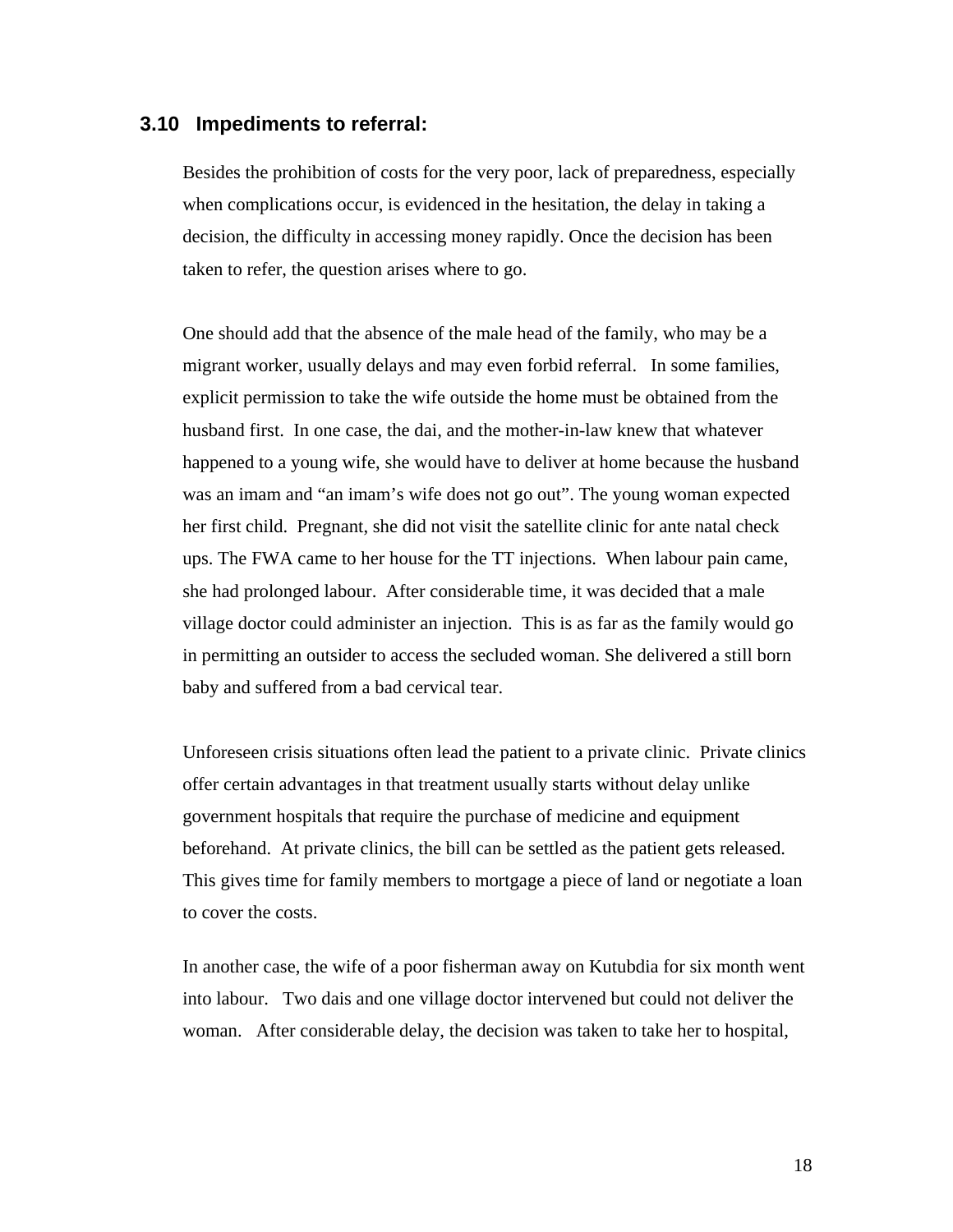otherwise she may die. The woman's *bhashur<sup>1</sup>* and her mother played a critical role in reaching the decision and in arranging for payment. Community solidarity also played a role as a collection of money was organized to cover the cost. Once, the decision to refer was taken, transport and treatment (a ceasarean operation) were carried out in record time. The baby was distressed but nonetheless survived. In this case, the private clinic offered two critical advantages: rapid treatment begun before money for payment could be gathered. Two lives were saved. The total cost for the family was very high however: 17,600 taka. To cover the cost, the mother's mother sold her cows and contributed 9,500 taka as a gift, the *bhashur* lent 3,500 taka while villagers lent (without interest) 3,600 taka. The latter amount was reimbursed immediately as the husband returned. The money lent by the *bhashur*  remained pending 7 months later.

Years will be required for this poor family to recover from the large cost incurred. Here the private clinic prepared a bill without consideration or rebate as no one interceded on their behalf. Rebates for poor families are often mentioned by the advocates of primate clinics. How often are they actually offered?

## **3.11 The delivery: immediate outcomes:**

#### The mother

| • Maternal death:                   |    |                   |
|-------------------------------------|----|-------------------|
| • Prolapsed uterus                  | 2  |                   |
| • Bad tear                          | 8  |                   |
| • Excessive hemorrhage and/or fever | 23 |                   |
| • Delivered by caesarian section    |    | 25 (19.7 percent) |

 $\overline{a}$ 

<span id="page-18-0"></span><sup>&</sup>lt;sup>1</sup> *Bhasur* : husband's elder brother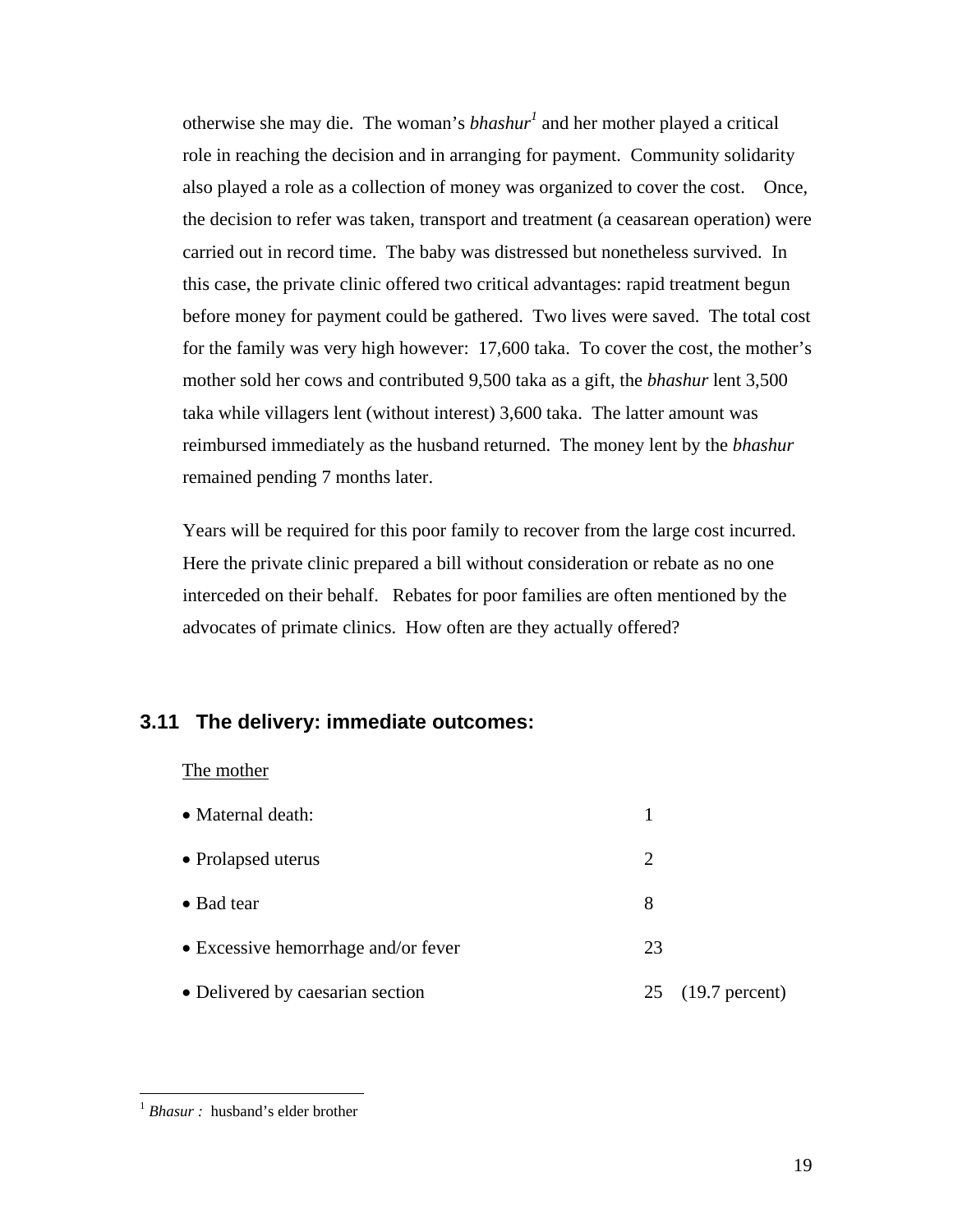Baby:

| • Still birth       | 15 |
|---------------------|----|
| • Neonatal death    | 12 |
| • Head injury       |    |
| • Leg or arm injury |    |

Observation: Case histories reveal that young wives expecting their first child do not immediately inform their care takers when labour pain starts. Either they do not understand what is happening or they feel shy. When they declare having labour pain, their word is not always taken seriously. Young wives are suspected of not knowing what are true labour pains. There are communication gaps here and a hierarchy that causes delay.

### **3.12 Post partum problems**

### The mother:

• Prolonged bleeding/ anemia 24

Action Do not seek treatment (8) Go to private hospital, get blood transfusion (2) Go to UHC  $(2)$ Treated by village doctor, kobiraj or homeopath (12)

• Cervical tear/later painful sexual intercourse 8

Action Do not seek treatment. Does not know where to get help. No money (7) Consults a physican privately (1)

• Fever, vaginal itch, loss of blood, swollen feet 7

Action: Do not seek treatment: (4) Consult village doctor ((3)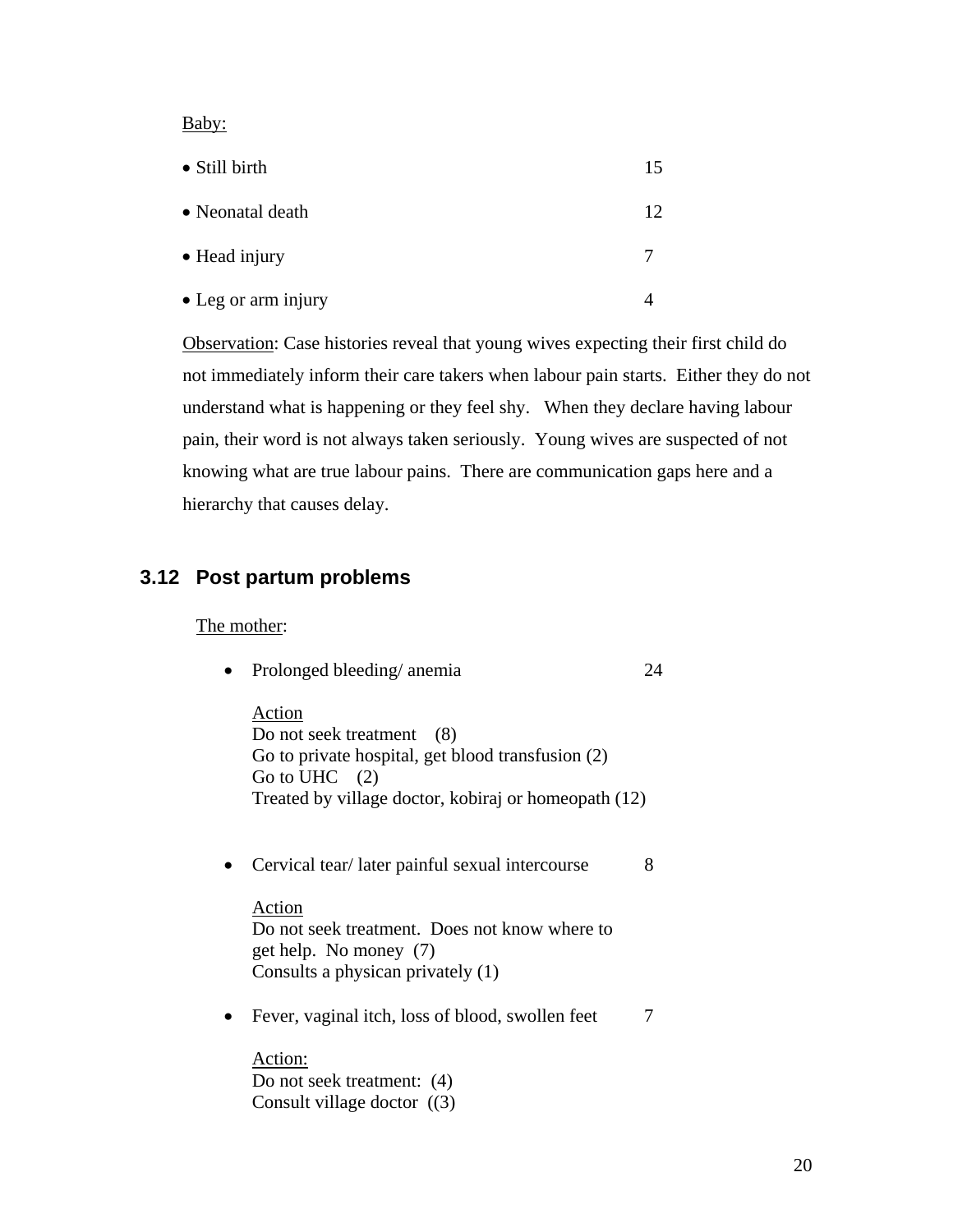| $\bullet$ | Whole body swollen (after eclampsia)                      | 2 |
|-----------|-----------------------------------------------------------|---|
|           | Action:<br>Do not seek treatment                          |   |
| $\bullet$ | Lower abdominal pain                                      | 3 |
|           | Action<br>Do not seek treatment                           |   |
| $\bullet$ | Abdominal pain                                            | 5 |
|           | Action<br>Do not seek treatment                           |   |
| $\bullet$ | Prolapsed uterus                                          | 3 |
|           | Action:<br>Do not seek treatment. Do not know where to go |   |

#### The baby:

71 babies suffered from various problems including pneumonia and respiratory problems (17). cold (19), fever (9), fits (1), navel infection (2).

Treatment was sought at private clinics or at an MBBS doctors in 12 cases. Village doctors, homeopath and kobiraj are the most common health providers.

#### **Three babies died within 4 days of birth**

 **1)** Died of fits (tetanus) on day 4 after birth. The mother had not gone to ante-natal clinic and had not received TT injection. She did not think it was necessary and she had no time.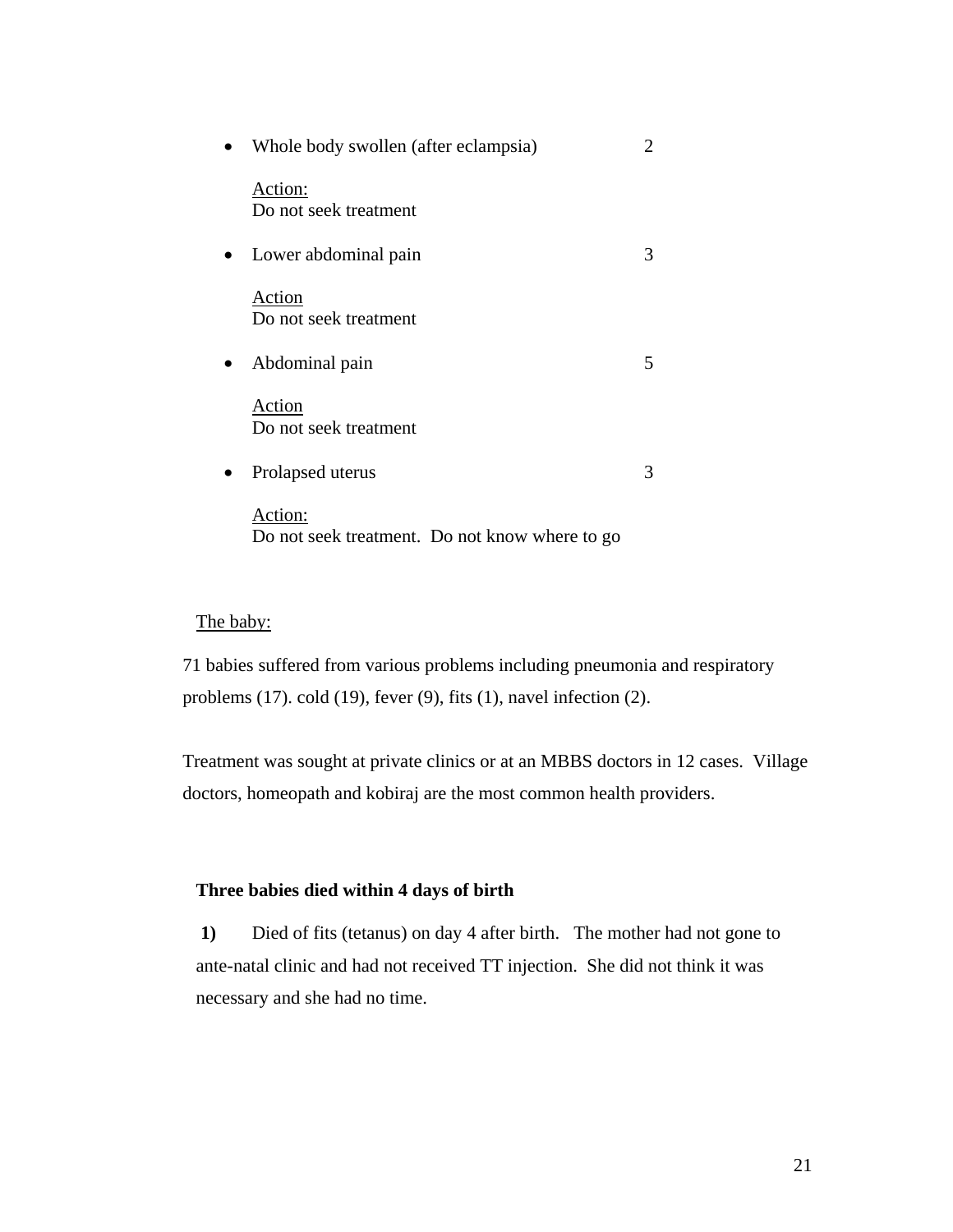2) Received head injury because of dai mishandling. The mother-in-law took the baby (but not the mother) to a private clinic on the second day. He died on day 3.

3) Had respiratory problems. The family had it treated by a kobiraj who administered magic blows (*jhaphuk).* He died on the 4th day.

Summing up, mothers' post partum problems are often neglected and left untreated. No money is available. It is not a priority. Mother's work leaves her no time. Babies are more likely to be treated but with 'soft' medicine that may not be efficient

## **PART TWO:**

# **4.** *REFERRAL AND THE ROLE OF DALALS*

## **4.1 Introduction:**

One may define a dalal as a person who refers patients to private clinics or private practitioners against a commission with profit as a main motivation. A dalal is a facilitator often benefiting at both ends. He/she provides a service to those in need and brings a paying clientele to service providers who run a commercial establishment.

Profit seeking behaviour conflicts with the ideal of service expected from health providers. Exposing health as a business appears embarrassing, immoral even if it means depriving those who cannot afford to pay. That is why the profit motivations of health providers are generally covered up. In interviews, these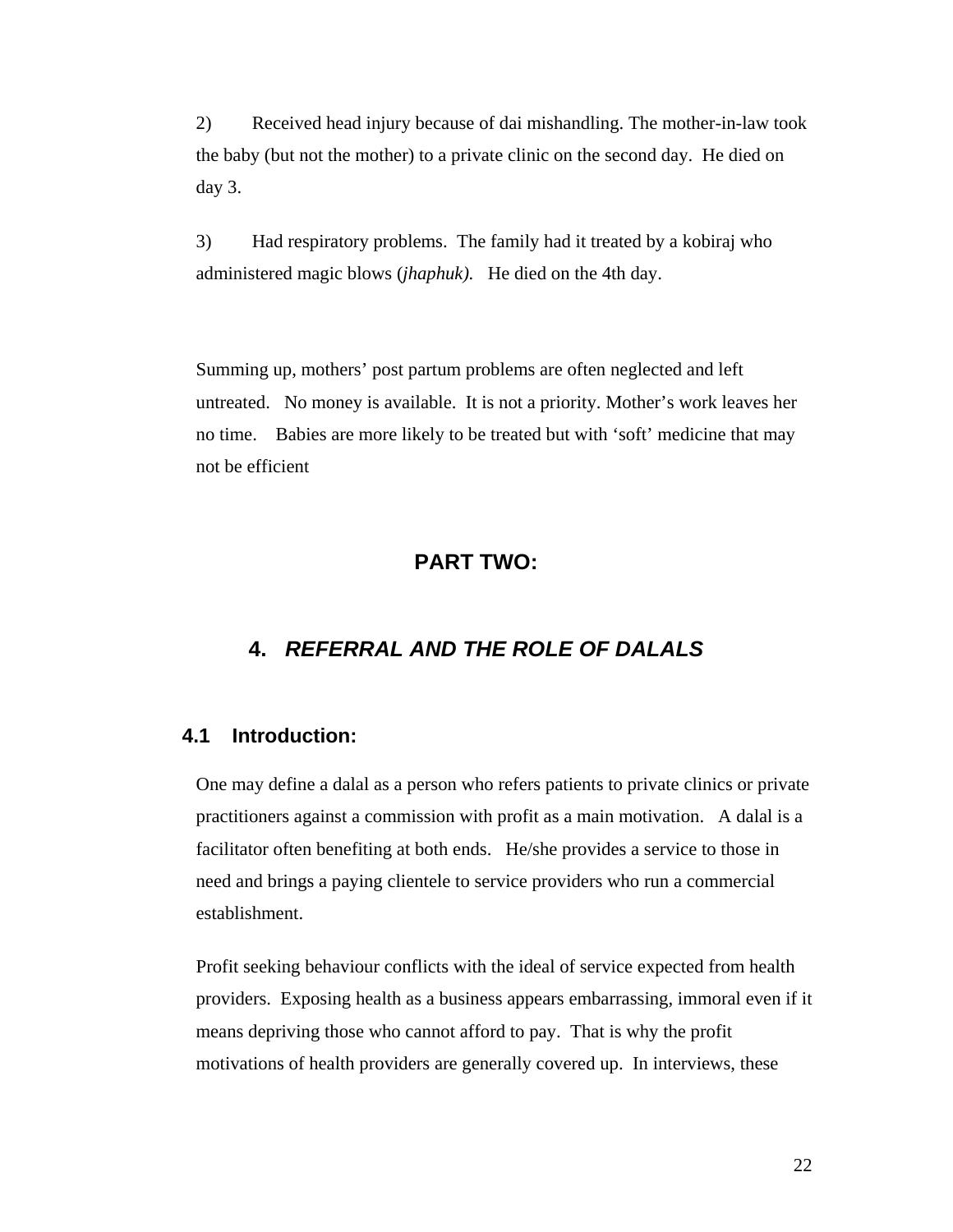were not immediately revealed. The topic could be addressed in specific set ups, for example among similarly involved people.

The questions raised here bear a relation with the proclamation of universal human rights – which includes the right to health – and the lack of means deployed to realize these rights. In the health sector, in Bangladesh and elsewhere, the growth of the private health sector has multiplied the availability of services for those who can pay, producing a new inequality between rich and poor. Health has become a marketable commodity. No use making pious protests here. One should concentrate on how to ensure a minimal universal coverage and reduce maternal and neonatal mortality in the country.

As exemplified at the discussion held in Narsingdi on the 4th and th 18 th of March, positions are divided among CARE and JICA staff on the role of dalals in the health sector. Some suggested that the word dalal be dropped as its connotation was too negative. We believe the word dalal is useful to the analysis and therefore continued to use it. The discomfort it provokes should not be pushed aside, to the contrary, it should be confronted.

### **4.2 Informants:**

The following informants were consulted on the question. Some of them refer patients for a commission. They explained how the system works, others talked of their experience as members of the public.

|                | - Village doctor including pharmacy owner | 24             |
|----------------|-------------------------------------------|----------------|
|                | TBA:                                      | 3              |
|                | - Driver of micro bus $&$ baby taxi       | 2              |
|                | - Rickshawpuller                          | 2              |
|                | - Small shop owner:                       | $\overline{2}$ |
|                | - Madrassah Teacher:                      | 4              |
|                | - Primary School Teacher                  | 4              |
| $\overline{a}$ | Community leader                          | 6              |
| $\overline{a}$ | <b>Family Members of Patients</b>         | 4              |
| $\overline{a}$ | FFA, FWV, SSB                             |                |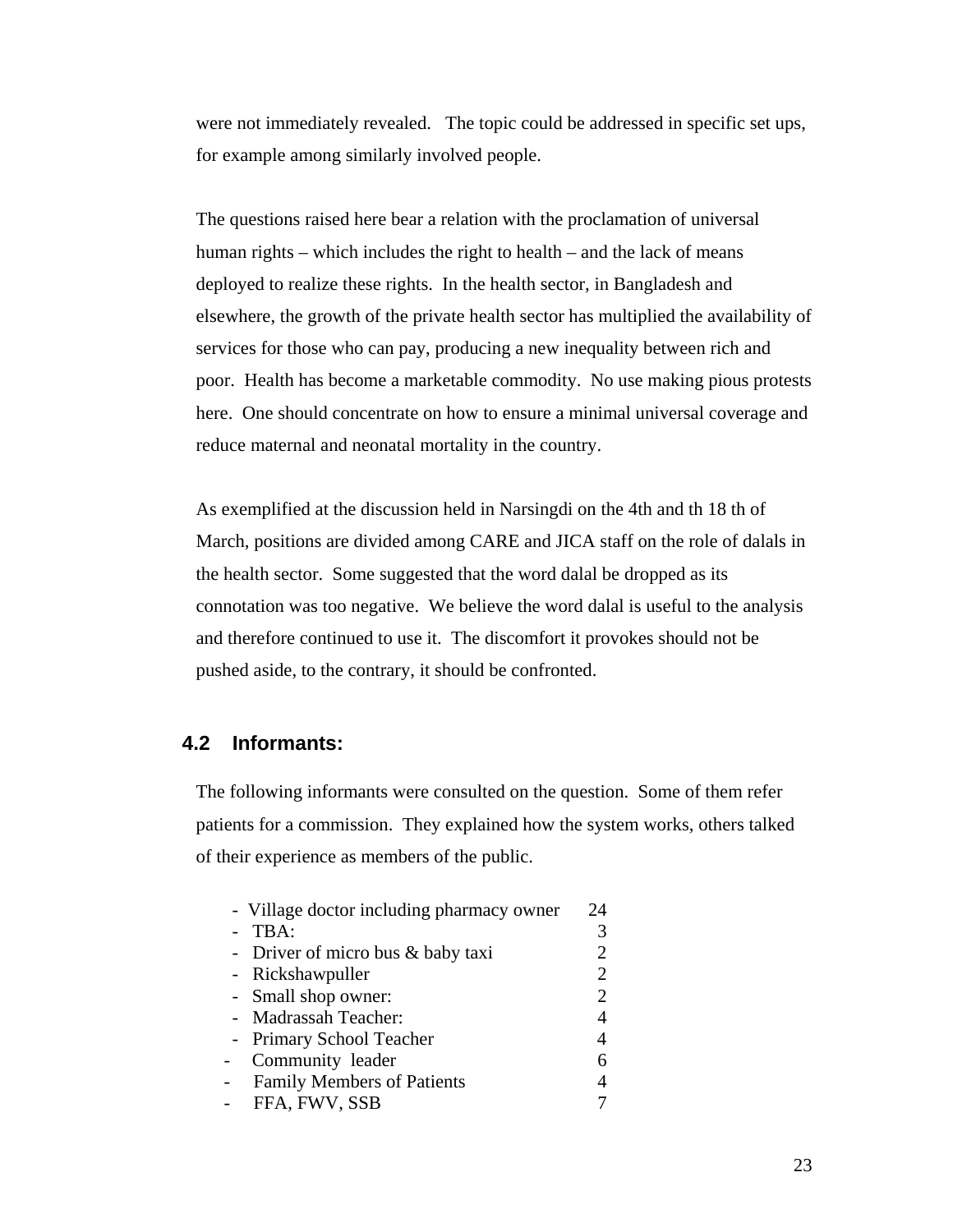| <b>SAMCO</b>                    |   |
|---------------------------------|---|
| Private Clinic:                 |   |
| Doctor                          |   |
| Manager                         | っ |
| <b>Publicity Agent</b>          |   |
| Paramedic (Shurjo Hashi Clinic) |   |
| Doctor at MCWC                  |   |

# **4.3 Village doctors:**

We have seen in the first part of the study that village doctors play an important role in childbirth. They are the first to be contacted when the dai cannot cope. They are also the most likely to refer a case to a private clinic.

Who are village doctors? Supposing that the 24 men interviewed for the study are representative of their class, village doctors are middle aged men between 40 and 50 years old, they have been in the profession for 10 to 25 years. Here, all had secondary education. Six had studied up to Class X, 14 stated having completed SSC and 2 having completed HSC. Two mentioned being graduates, one of them also occupying the post of primary school teacher.

Training: 16 had received a formal training as LMP or Palli Chikichok 6 had learned the trade from their father who was a village doctor 7 had learned while working with an MBBS doctor for a number of years

Private institutions provide a 6 month course for village doctors, which are approved by the civil surgeon. One village doctor admitted that he had purchased his LMP qualification for 5,000 taka. As he worked with an MBBS doctor for 12 years, he did not believe this was a big cheat.

Village doctors generally command respect in the local community. They are well known and they have influence in matters of health, especially in remote areas where the absenteeism of government health personnel is high. Village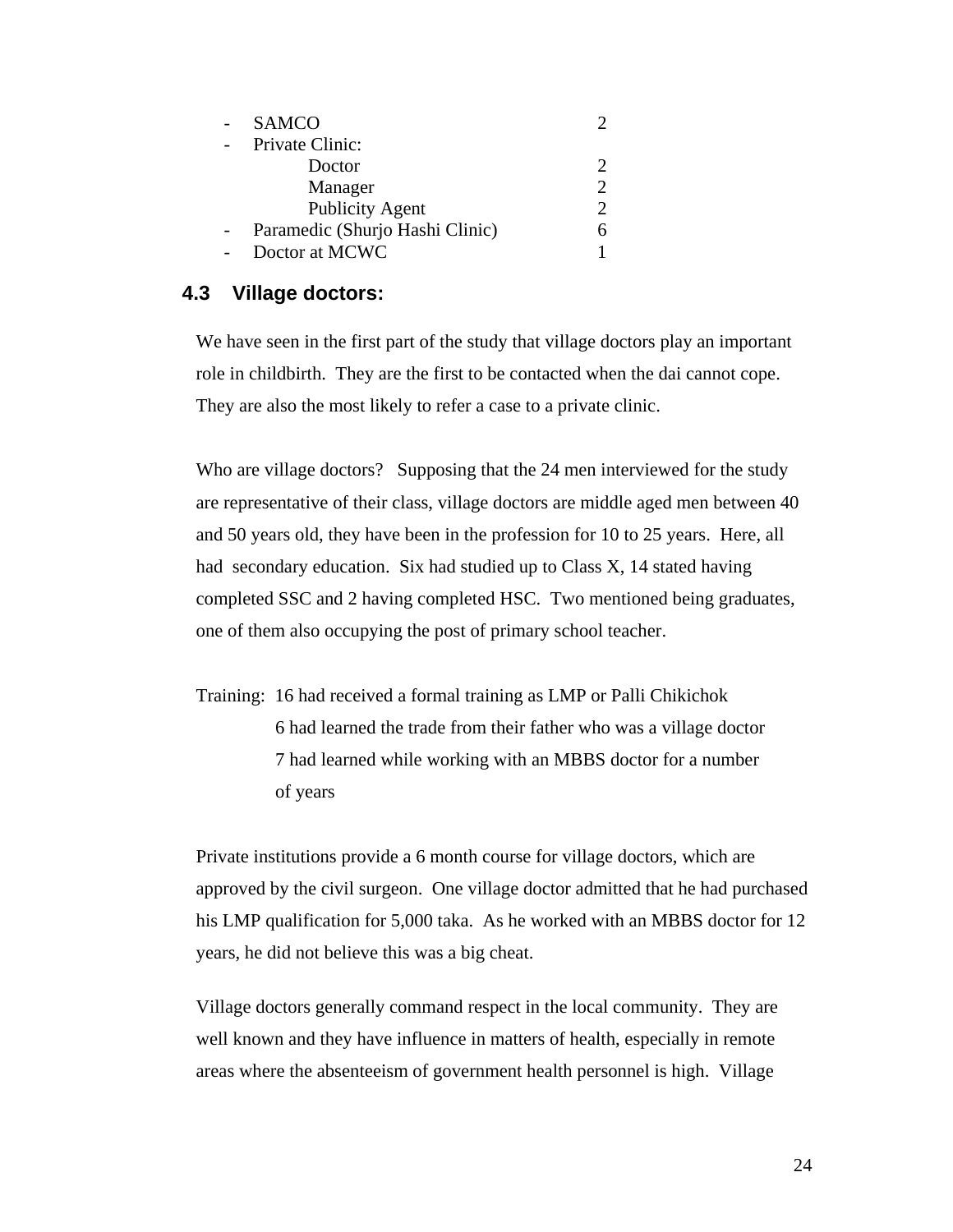doctors reside locally. They may be called at night, during holidays, almost anytime.

Each of the 24 village doctors interviewed admitted being in contact with private clinics, private doctors (gynecologists, obstetricians) and their agents. They were well informed about commissions. In fact, commissions from private clinics as a reward for referring patients represent a substantial part of their income. One doctor mentioned that he received every month 3,000 to 4,000 taka from clinics representing 30 to 40 percent of his monthly income.

Another doctor who runs a pharmacy said that a clinic owed him 5,000 to 6,000 taka as he had referred eight patients lately: three caesareans, 2 sonograms and 3 pathology tests. Caesarean operations are especially profitable. Commission, or *shonmani*, of 1,000 to 1,500 per patient are mentioned. "Send us rich patients, we can offer you even more", said the manager of a private clinic to one of the field workers. Rich patient are worth more as their bill gets inflated. The above doctor mentioned that he was once paid 6,000 taka for referring a caesarean patient. This was the highest amount he had ever received.

### **4.4 Referral against commission: a generalized practice**

Private clinics pay commissions to village doctors, rickshaw pullers, van pullers, FWA, FWV, pharmacists, shop owners, NGO workers or anyone referring or bringing a patient to their clinic. This is a generalized practice confirmed by several informants. One of the consultants in this study, having identified herself as working for CARE, was offered a 10 percent commission by a private clinic manager if she could send them patients, andeven more if they were rich ones. There was no embarrassment in the offer. NGO or not, business is business.

Ten percent for caesarean patients, 30 to 50 percent for pathology tests and sonograms are standard commissions. Competition appears fierce among private clinics whose number has been growing lately.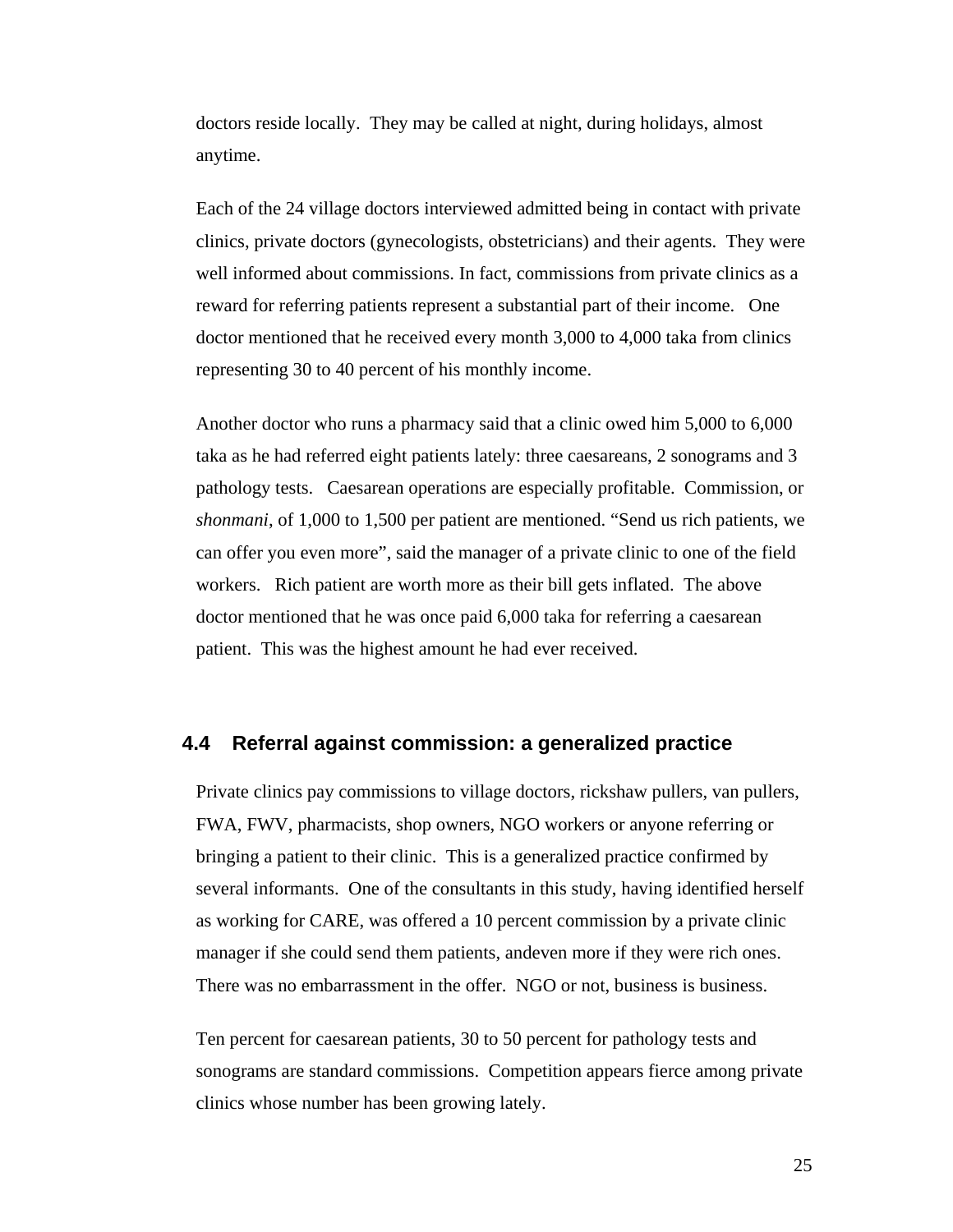Drivers of micro bus or tempu, rickshaw and van pullers operating in Narshingdi Sadar are familiar with the little gift of 100 to 300 taka offered for bringing a patient. As a *salami* or fee for service, the gesture is fairly innocent. However, the action of dalals standing in front of the MCWC and the Sadar Hospital is more devious. They are reported to lure patients from government hospitals and orient them to private clinics under various arguments, for example, they say that the government doctor normally working at the government hospital is absent. However, she is available at another address and the dalal offers to take the patient to the clinic who will pay the commission. At times of distress, patients and their families are vulnerable. They may not be inclined to challenge the information given by the dalall; they just want help. One rickshawallah pointed out to a neighbourhood on the outskirt of Narsingdi where men's main occupation is brokerage (*dalali kora*). Some of them were reportedly arrested by the police lately. Cleaning dalals from a number of spots (e.g. passport office) has been one of the achievements of the present government. That this should have been done for the MCWC and the Sadar Hospital in Narshingdi is noteworthy.

Dalals on the street are only the tip of the iceberg, the visible end of a much larger block which is immersed and therefore is not so easy to apprehend.

### **4.5 Private clinics marketing techniques**

Clinics employ marketing agents who tour villages to maintain good contacts with village doctors, pharmacists and other healers likely to refer patients to them. They offer pads and pen for village doctors to write their referral note and they show them respect and consideration. Marketing approach can also be quite aggressive. In another part of the country, one CARE staff who used to conduct dai training mentioned clinic agents brazen enough to slip into the group of dais during training sessions. These dais were then visited at their homes and convinced to refer patients to a particular clinic. Dais being poor women, the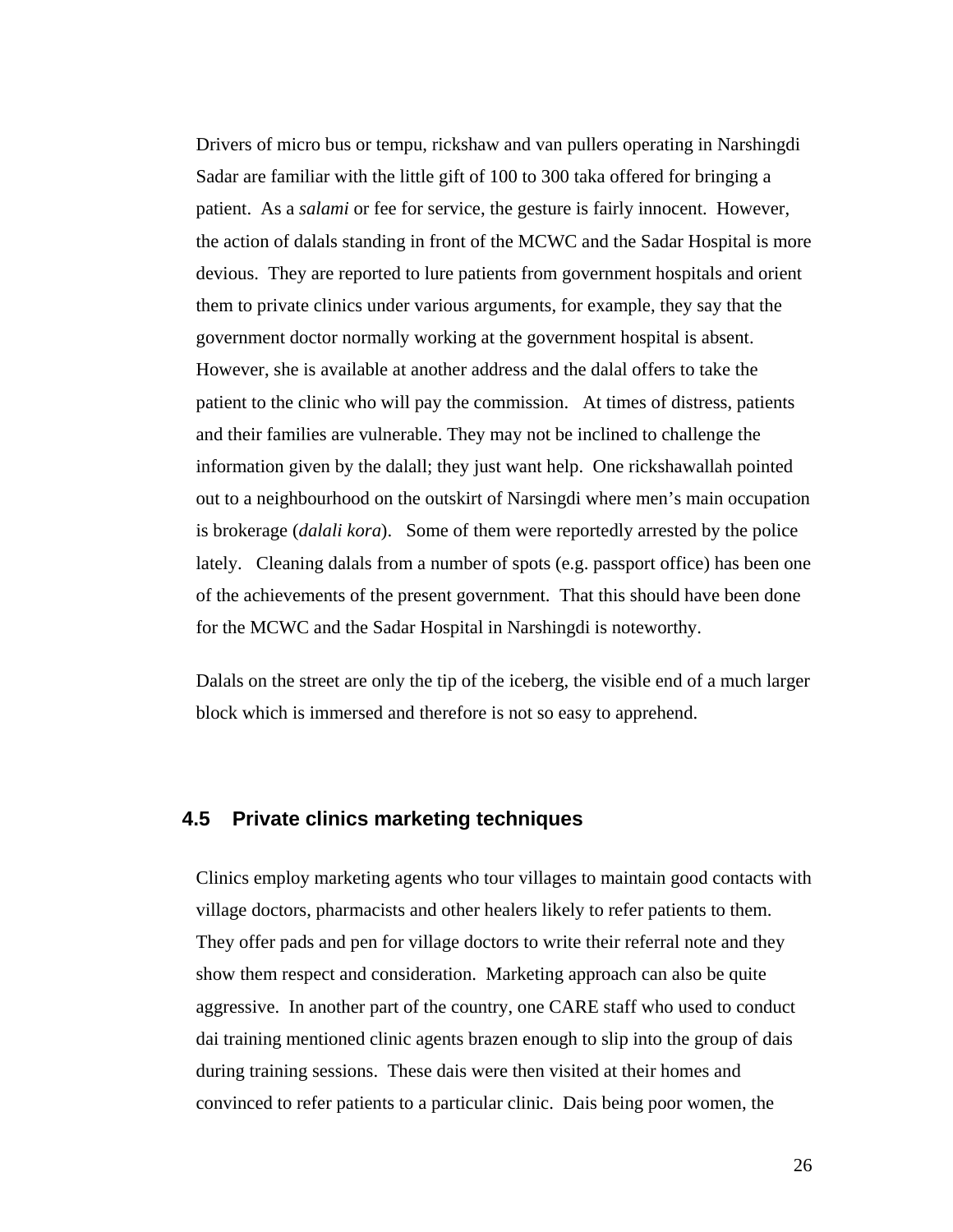commission offered to them was quite attractive. We mentioned that, in Narsingdi, dais have not been seen acting as dalals for clinics. However, they sometime work under a village doctor who refer patients to clinics against commission. Village doctors have been known to set up networks with a dai and some trusted rickshaw puller or other type of driver that will carry out the village doctor's instructions. This is important not to loose the commission. For example, should a driver decide to take the patient to a clinic of his own choice, he, not the village doctor, would get the commission. Village doctors often accompany the patient or pay for their transport to a specific clinic beforehand. Such actions are much appreciated by the family in distress, they are interpreted as caring gestures. They may also serve the purpose of securing or augmenting the commission received by the village doctor from the clinic.

The village doctor or the FWV who refers a patient to a private clinic cannot impose their price but they can switch to a clinic offering more. Clinics are is sharp competition and must attact clients. They behave well with their partners. One village doctor mentioned that, while he was given low consideration in government hospitals, he was shown much importance in private clinics. That respect pleased him as much as the commission.

### **4.6 Private clinics' erratic price policy**

In private clinics, poor families are said to be given a special price, generally after some patron (a union parishad member, or the village doctor) has interceded in their favour. The system requires patrons and allows private clinics to practice charity, or so it seems. Actually, prices seem to vary indefinitely. The pricing system is both confusing and opaque. But on the whole, private clinics practice high prices and this was well shown in Table 9 above. The bill charged for caesarean sections can be much inflated and one understands here the high incentive to perform this type of operation which is highly profitable to both, private clinics and their brokers. Tests are also carried out at exorbitant prices judging from the large commissions offered.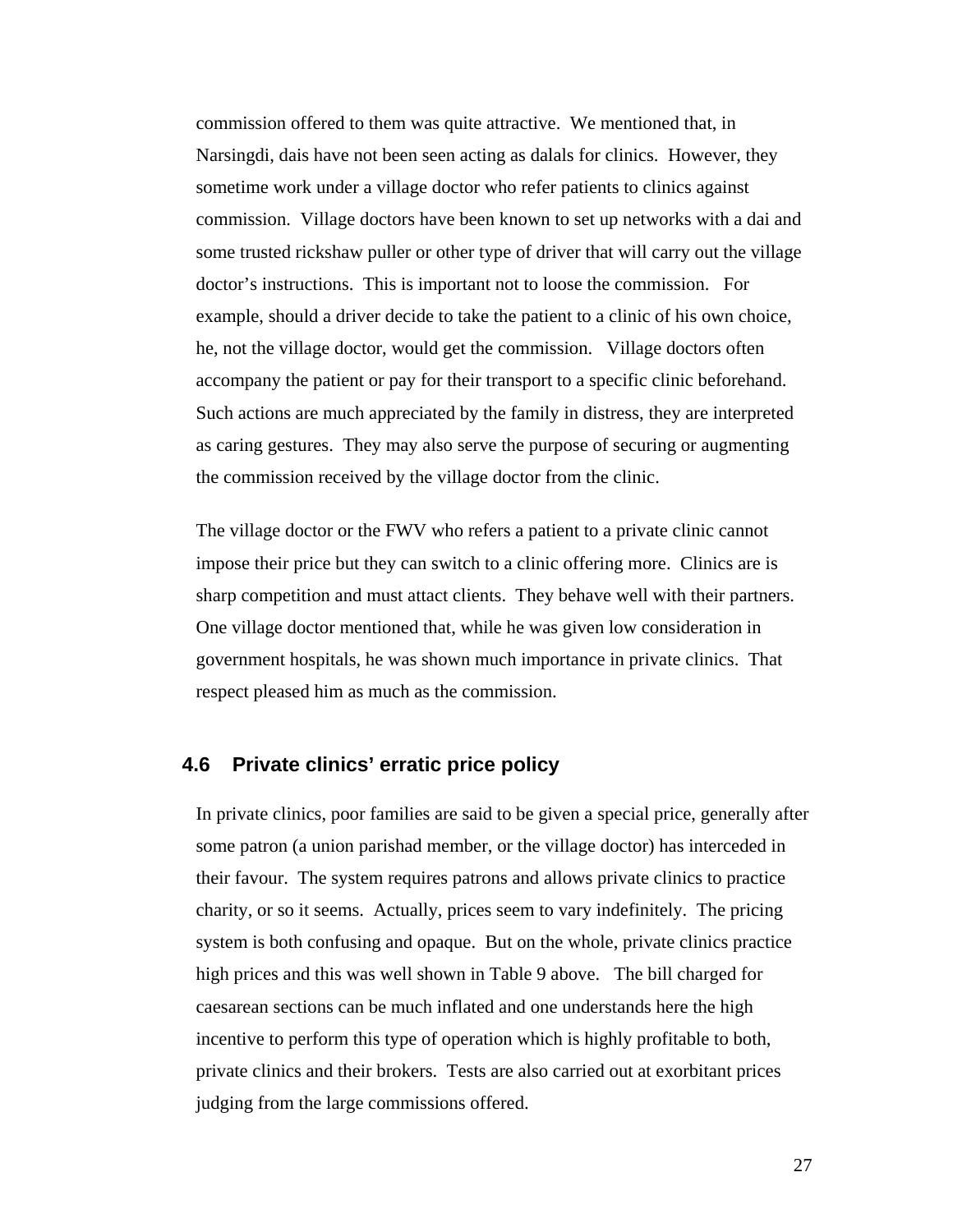## **4.7 Inventive marketing techniques**

One of the field workers interviewed the principal of a madrassah and learned that the latter also was enrolled in the recruitment of patients for a particular clinic. In return, the clinic offered a special prize at the madrassah annual competition and provided medical check ups free of charge for all students once a year.

Payment may take the form of a reward or a rebate on the bill presented for one's family members. Special favour or consideration are used to tie up people into faithful clients or suppliers of clients

## **4.8 The perception of village people:**

Interestingly, the opinion of villagers, community leaders and others on these practices is no so negative. Here is the opinion of poor village man.

> *Those who take patients to the hospital are people from our community: pharmacy doctor, rickshaw pullers, van pullers, tempu drivers. They are beneficial to us. We don't know where to get good care and treatment. They have the information. We are village people. If we go alone, hospitals don't give us attention but if we are recommended by someone we get good service*

Another man added:

*In time of crisis, they help us. Their aim is not to do any harm. If something unfortunate occurs, it is our bad luck. They don't ask us for money. They sometime pay their own money and give their time to bring a patient to hospital. At such time, if we did not get their help, what would we do?* 

*If they get something from a clinic, it is not our problem. Of course, if the clinic inflates the bill we must pay, then it is not good for us.*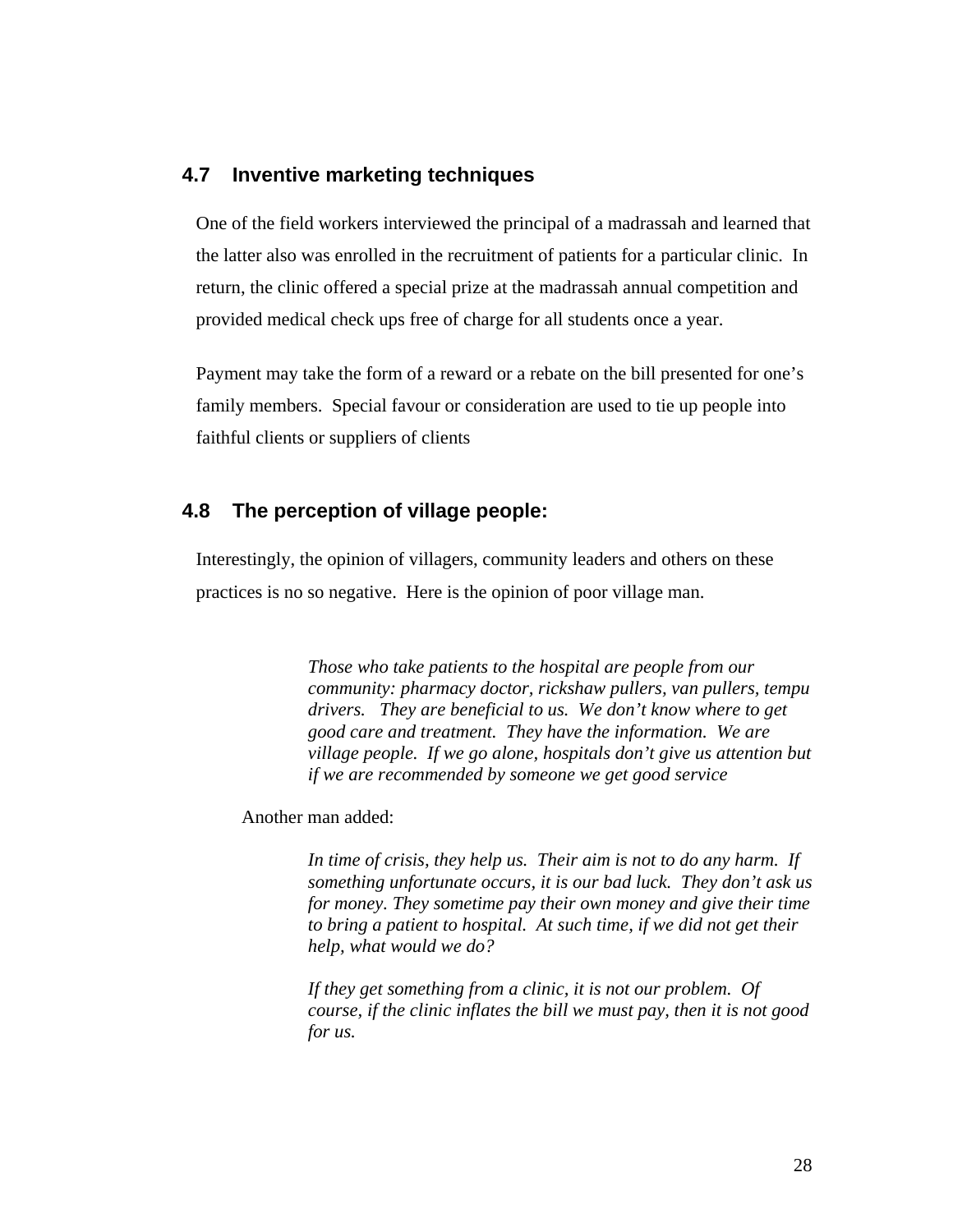Only one Union Parishad Member rose the question that profit motivations could lead to detrimental practices.

> *Sometimes, private clinics perform caesarean unnecessarily or prescribe medicine sold at inflated prices. For poor people, that is really a problem…. Not all village doctor see this. Some think of their profit only. We call such doctor dalal. Others who keep in mind people's condition, we see them as benevolent service providers.*

### **4.9 The function of dalal or broker**

It can be said that brokers emerge where the public does not know how to access goods or services that are badly wanted. Dalals facilitate access. They bridge a gap, for a fee. The service badly needed which one does not know how to access applies to obstetric emergencies. Where does one go in a crisis situation?

The words of the first village man quoted above express this helplessness, the search for reliable people one can trust and who are knowledgeable. The man has the sentiment that a villager will not be given importance at the hospital unless he/she is referred. Sociologically speaking, this is a telling statement. The man's words show a pathetic distance separating the family needing service and the service providers.

Is this physical distance (bad roads and communication), social barriers (class hierarchy), cultural alienation or distance stemming from poverty that prevents one from knocking at a door of service providers directly? Village doctors guide and reassure the family in crisis. The cost will be manageable, they say. They have influence and will intercede on behalf of their patients/clients and demand special consideration. The health provider here may well play a double game, say one thing, do another. After all, the size of his/her commission depends on the amount of the bill. The opacity, the double game are all common techniques of dalals.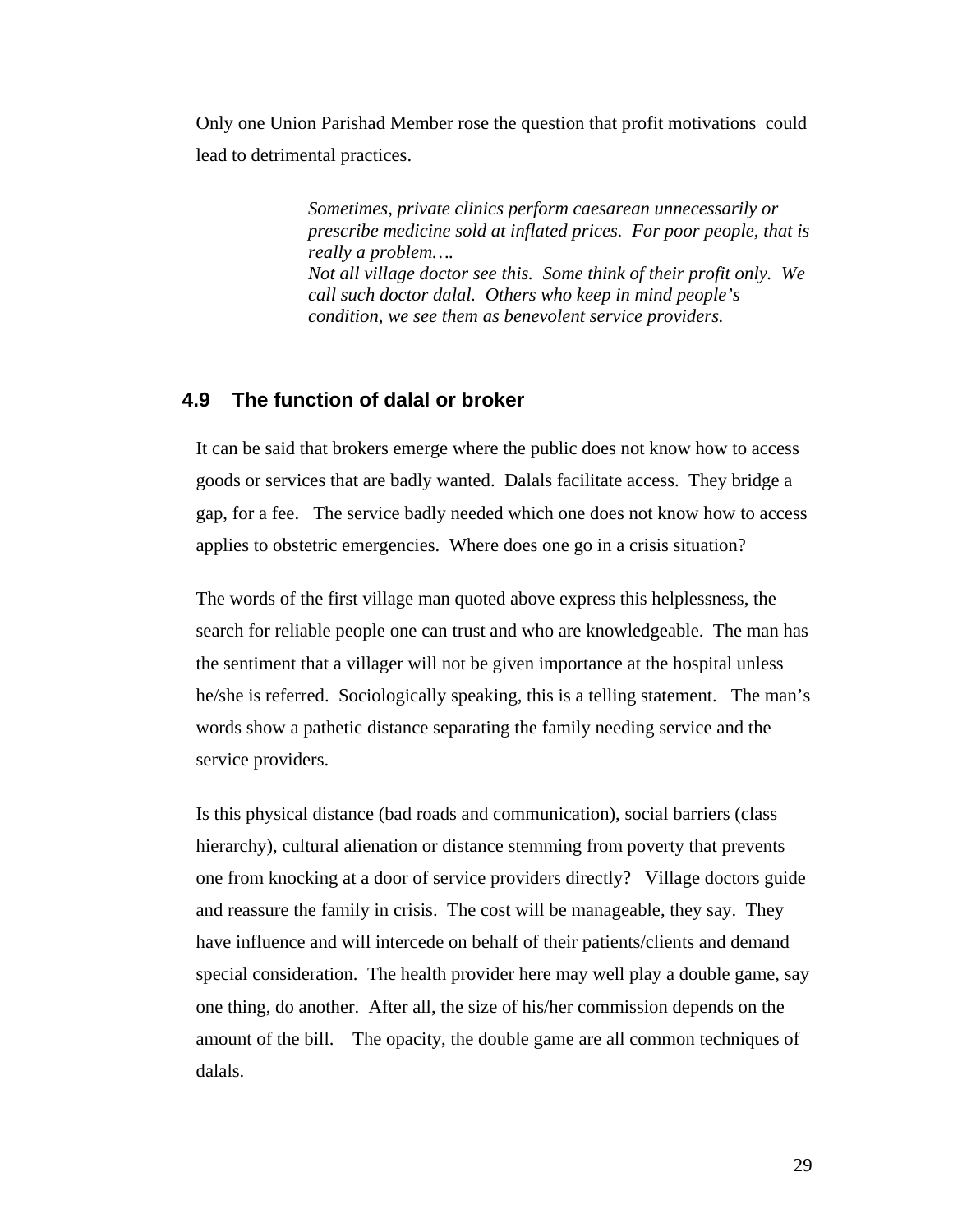Brokers carve their niche in the gap separating those needing services from the service providers. In another domain we studied, migration , we found that dalals tend to be self perpetuating. Once established, it is in their interest that the gap justifying their role be maintained. They must show how essential they are. Dalals may fudge up information that does not suit their purpose. They thrive where government services are erratic, rules obscure, fees arbitrary and delays intolerable. Eliminating the role of dalals is a challenge. It requires political will. Cleaning up operations can be successful but dalals will soon reappear if gaps remain and services continue not to reach out to those who need them.

Informants mentionedthe social proximity of those who take patients to hospitals: They "*are people from our community: pharmacy doctor, rickshaw pullers, van pullers, tempu drivers. They are beneficial to us*." Village doctors themselves underline the social proximity and empathy they share with their patients. This may well be so but there is an ulterior motive. In fact, the proximity that would lead a village doctor to waive his commission applies to very few people.

We can see that two facets of health providers work stand in tension. The contradictions cannot be openly reconciled, that is why screens and cover ups are required. Again, in the open discussions held on 4th and 18th of March, CARE and JICA staff, some seemed highly critical of the broker side of health providers and felt that the qualification dalal applied to most of them, including doctors at Upazila Health Complex who entrusted to others the task of collecting illegal fees or direct patients to their private chambers. Others showed some appreciation for the services offered through this system. For those who could pay the price, services could be got.

We have touched upon aspects of the health system which are not sufficiently studied with a cold mind. What is clear is that the system has overt and covert layers and remaining at the service gives only a superficial understanding inadequate to solve problems of quality and access of health services.

30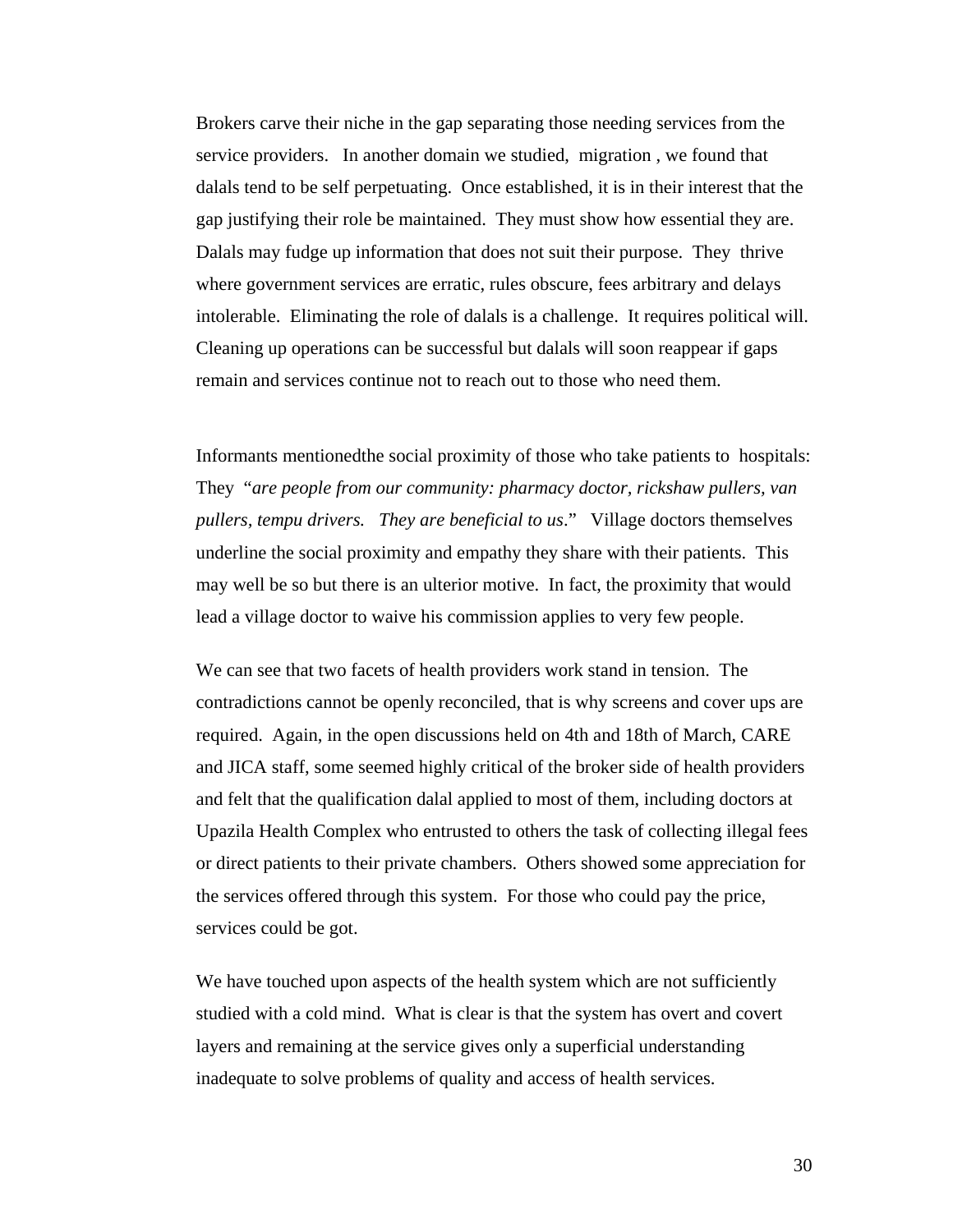# *4. Conclusion and Recommendations*

What can we concluded and what line of action can we recommend following this brief overview of Maternal and Neonatal Health/ Reproductive Health in two upazilas of Narshingdi.

#### POINT ONE:

One can say that the success of the private sector in the eyes of the public largely reflects the failures and the inadequacies of the government health system. One can make a list of critical issues in Emergency Obstetrics where private clinics fare better that government facilities at upazila and district levels. These are:

- 1. Rapid Action. Immediate treatment of the patient even though the family at this stage does not have money at hand.
- 2. Time given (a few days) to collect money for payment.
- 3. Staff more considerate towards the patient and her family. Cleaner. Greater comfort. Service from staff not conditional on backshish.
- 4. One stop service. The family need not run around for medicines, pathology tests and other material.
- 5. Better linkages with grass root health providers (village doctors, pharmacists) who can introduce and follow up their patient.

The problem with private clinics is the profit motivations which lead to inflated bills debilitating to poor families as well as unnecessary interventions and tests. Villagers are particularly concerned about costs. No one looks at the long term effects of this indebtedness on poor families. Another problem identified is the aggressive publicity methods sometimes used with agents and dalals that detract patients from government facilities through unfair means.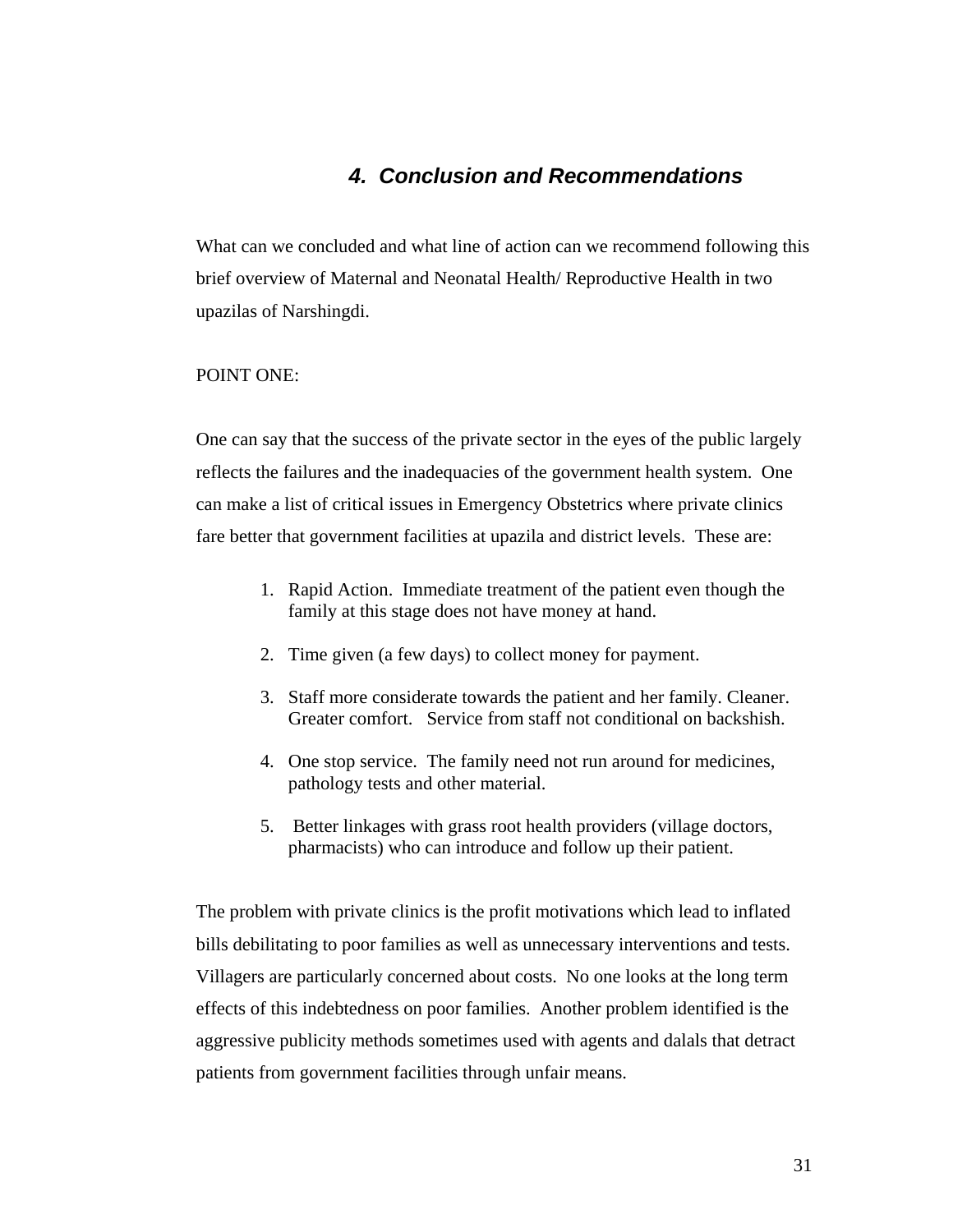#### Recommendations:

Services provided by private clinics should be submitted to stricter price and quality control. The system ought to be made more transparent. The policy of erratic prices is confusing. This is a task which the present government may wish Diagnosis centres practice unfair prices. Another area of concern are the battery of tests carried out at ante natal clinics which have begun to attract women. In one case, a poor woman who had not bothered to attend ante natal clinic went to get a confirmation that she was expecting a son, a news she was anxiously waiting for after giving birth to three daughters. The abortion of baby girls is a major problem in parts of India and vigilance should be exerted here.

#### POING TWO:

The situational analysis showed once more the powerlessness of mothers to affect the course of events. We have seen young wives expecting their first child who are not listened to and not given importance. They dare not speak up for their position in their in-laws home does not allow a forceful voice. We have seen a majority of women without income who are totally dependant on husbands , mothers-in-law and others both, for taking a decision regarding referral and for incurring costs. Unless mothers are empowered, how can they take care of their needs?

#### Recommendation:

NGO programs designed to empower women (savings group, awareness programs etc) should pay attention to pregnant women, talk about needs in pregnancy, at the time of delivery, and during the post partum period. There are two components here: women giving importance to their own needs and having access to money to back their decisions.

#### POINT THREE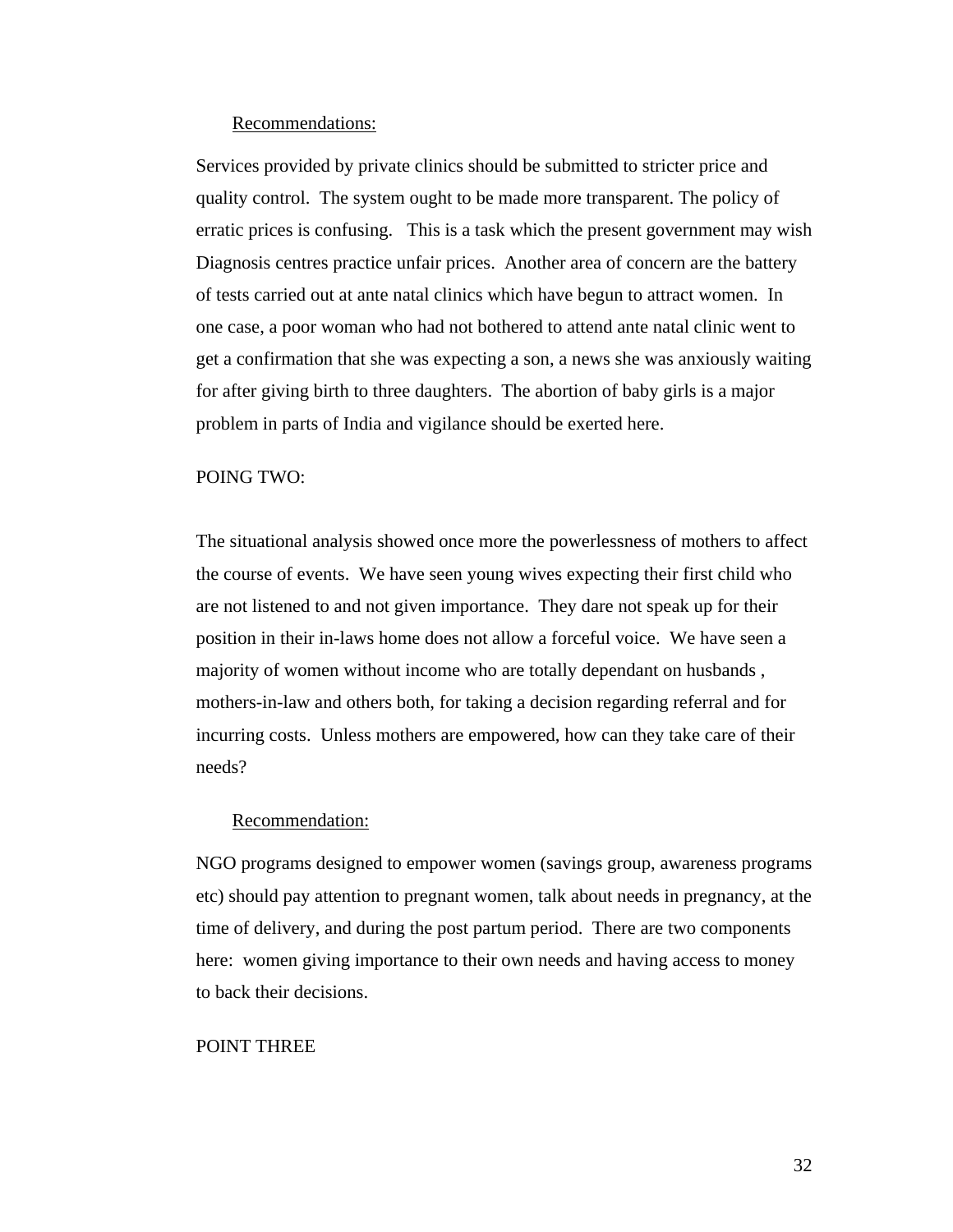Interviews with husbands and other senior males of the household showed that most of them regard childbirth as a normal event that does not require special thought. They are totally unprepared to deal with possible complications. When it happens, they are taken by surprise. Where to go, where to find the money? Husbands do not know how to recognize signs of danger. Yet, they are the ones making decisions and controlling the purse. The lack of interest of husbands in their wives' pregnancy (they are interested in the outcome) and the lack of preparation when complications occur causes harmful delays.

#### Recommendation:

Thought should be given on how to reach husbands and other senior males in charge of decision making regarding the needs of pregnant wives, the signs of danger and the possible course of action in emergency. If husbands were better informed, they may not fall so easily in the trap of dalals. We have seen the Head of a madrassah being enlisted by a private clinic for the recruitment of delivery cases. This clinic certainly understood the importance of reaching out to men to attract pregnant women. What can the government sector do?

#### POINT FOUR

The situational analysis underlined the important role played by TBAs or dais. Dais are effectively the first birth attendants. They are key actors in reading danger signs and in suggesting referral. Untrained dai often delay and try delivering the mother taking much risks. The important role of dais cannot be ignored. At the same time, how much can be expected of them. Let us not forget that they are the least paid of the health attendants (see chart on Costs). If dais are not 'given importance' by the government health system, they may be enlisted by the private sector. Interestingly, the 3 dais who referred their patient to the FWC or UHC were trained dais. The patients were referred elsewhere as neither the FWC nor the UHC were equipped to deal with the complication. But the dais faithfully followed the training they had received.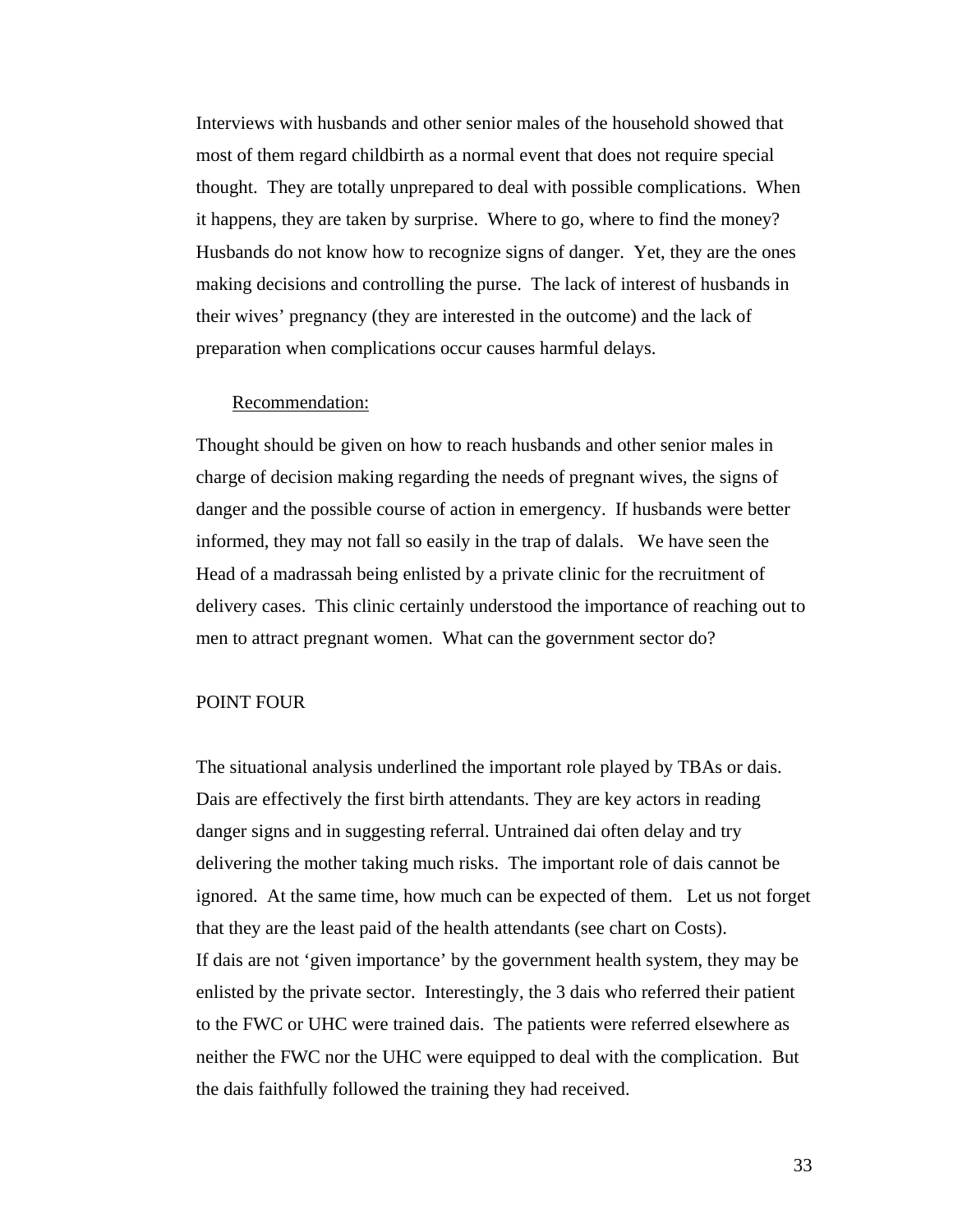Dai training should be revived without unrealistic expectations and with the recognition that the private sector has developed and the official referral chain established by the government may not be effective. Dais should be 'given importance' and there is much to be learned from the private sector in this respect, both examples to imitate and others to avoid.

#### POINT FIVE

The numerous NGO programs operating in the two upazilas could not be reviewed adequately. A small observation: in Sreepur union of Raipura, when a Safe Motherhood program is being implemented that comprise the sale of delivery kits for 15 taka and only 3 mothers out of 21 mothers purchase the kit, questions may be raised. How to evaluate the multiplicity of NGO programs? Impressions on the whole are favourable.

#### Recommendation

Perhaps more attention should be paid to pregnant women who do not attend ante natal clinics and do not prepare for the birth. One baby died of tetanus with a mother too busy to go for TT injection. Much progress has been made but there is still work to do.

#### POINT SIX:

Half of the case histories were collected in remote areas. The problem there is not only the difficulty of communication for referral but the sparse health personnel and NGO workers. Such areas appear will covered on paper but in practice, they are not. On the other hand, remote areas manifest greater community solidarity at times of crisis.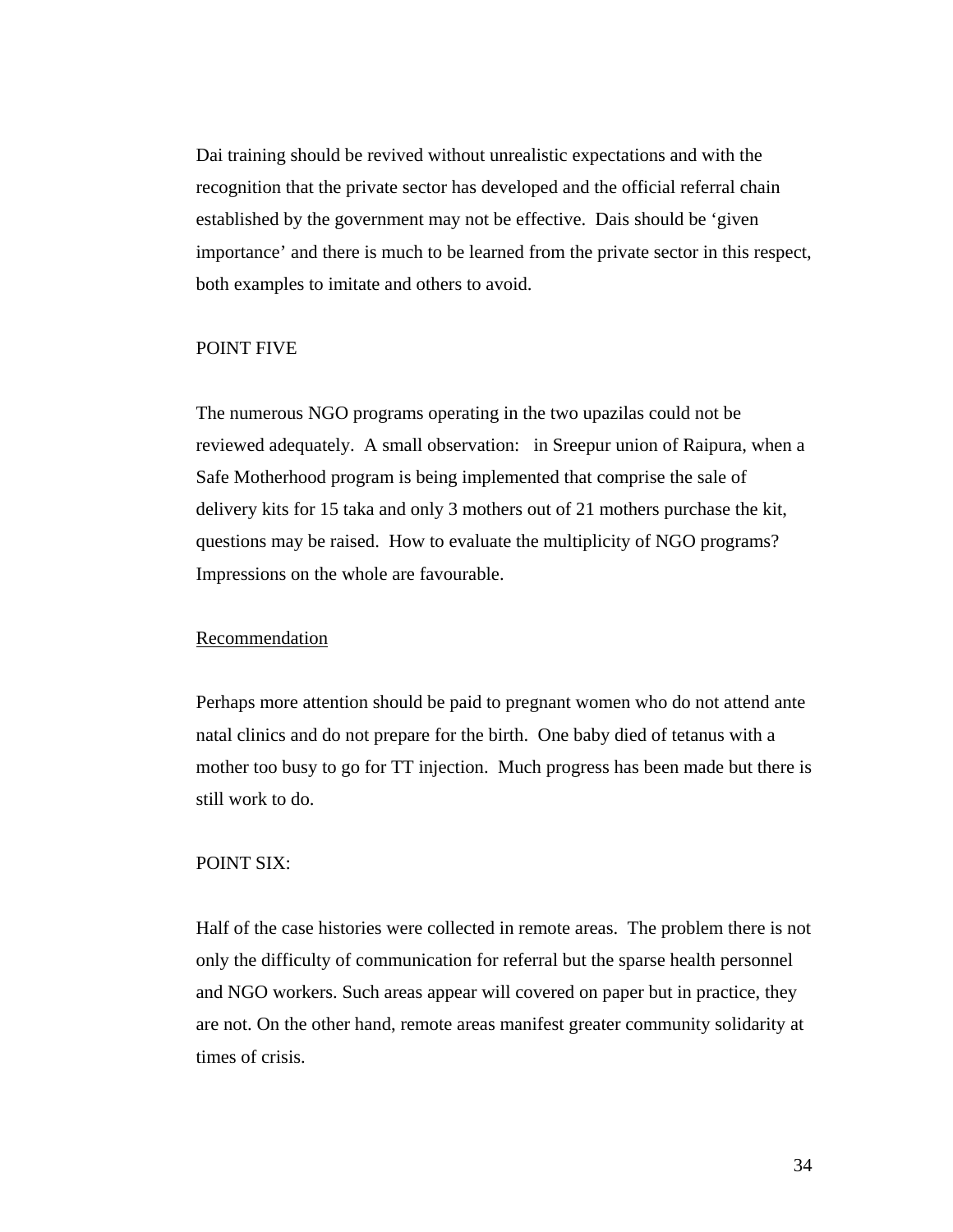#### Recommendation:

CARE could concentrate its efforts in remote areas for the organization of community response to Obstetric Emergencies. But let us not forget, village doctors are central figures here and they want to be recognized and 'given importance'.

#### POINT SEVEN:

The government health sector will continue to work along the private sector. The former has fed the latter in many ways by investing hugely in the training and the formation of health personnel. It is well known that health specialists steal time away from their government posts or snatch patients for their private practice.

#### Recommendation

Clearer definitions of posts, duty, and rules are very much needed. Second, their enforcement should be imposed. The public should be able to complain about gross misconduct and breech of professional ethics.

#### POINT EIGHT:

The government health sector suffers from bad publicity. The private sector does not miss a chance to point out its deficiencies in order to boost its own image. This is sometimes done by unfair means. We see that even government employees contribute to damage the image of government sectors, sometime to recruit their own private clientele. These practices are unethical. They are also unfair to patients who cannot afford private clinics and deserve better. FWA, FWV, UHC Nurses give different advice regarding referral depending on their perception of the patient's condition. These health specialists elaborate different standards and, often, different ethics for different classes of society. How far can this go? Is it not dangerous to settle for low standard when the patient is poor?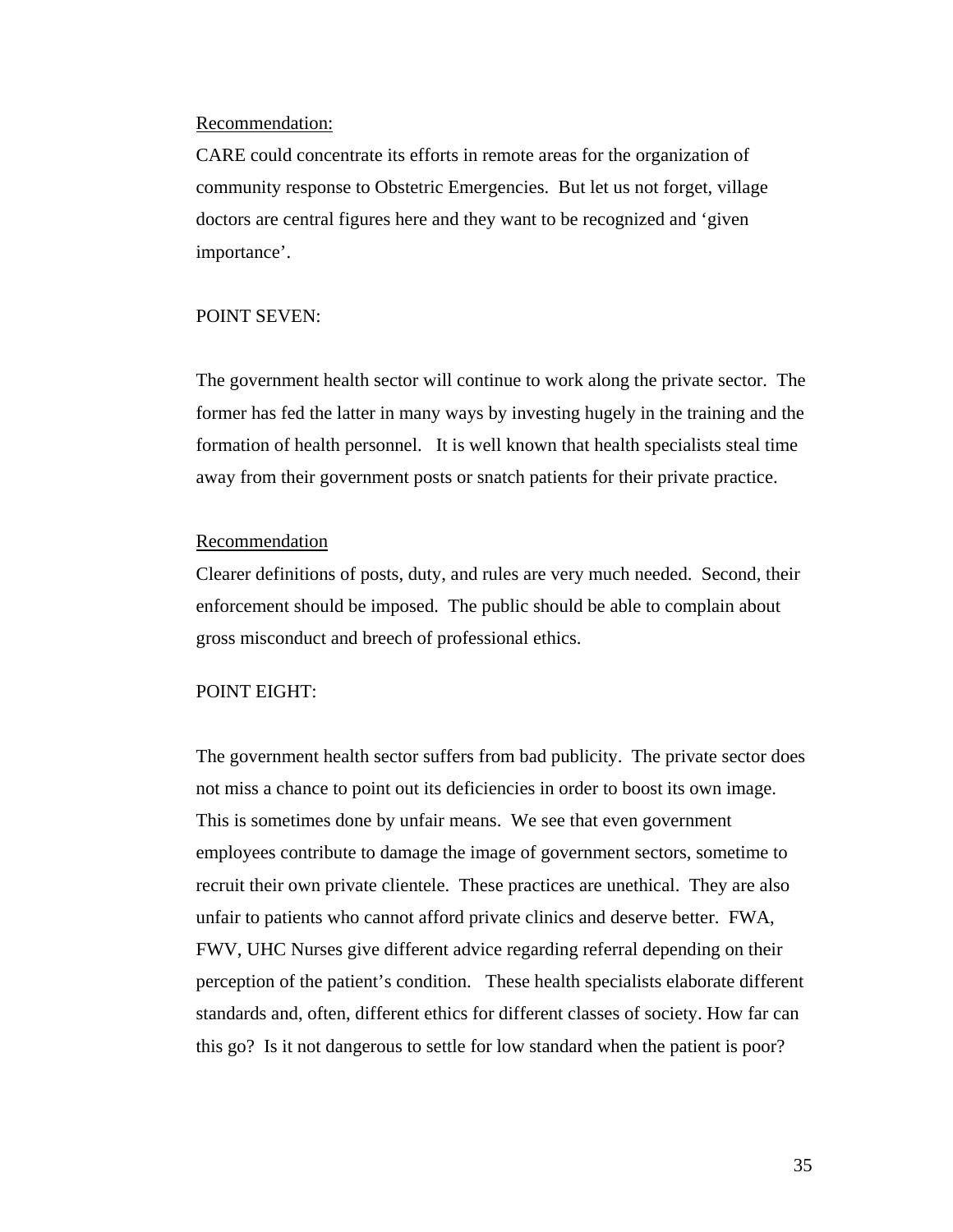#### Recommendation:

Government services may contribute to equality or they may exacerbate inequality. Let us ensure that the forces pulling towards inequality do not get stronger. Universal schooling, historically, has been a major factor of equality. The same is true of universal basic health coverage. The reputation of UHC and Sadar Hospital are not very good presently. The situation should not be allowed to deteriorate further. Three women delivered at the UHC in this study. In spite of the bad reputation of the establishment, the women received assistance and the cost was low.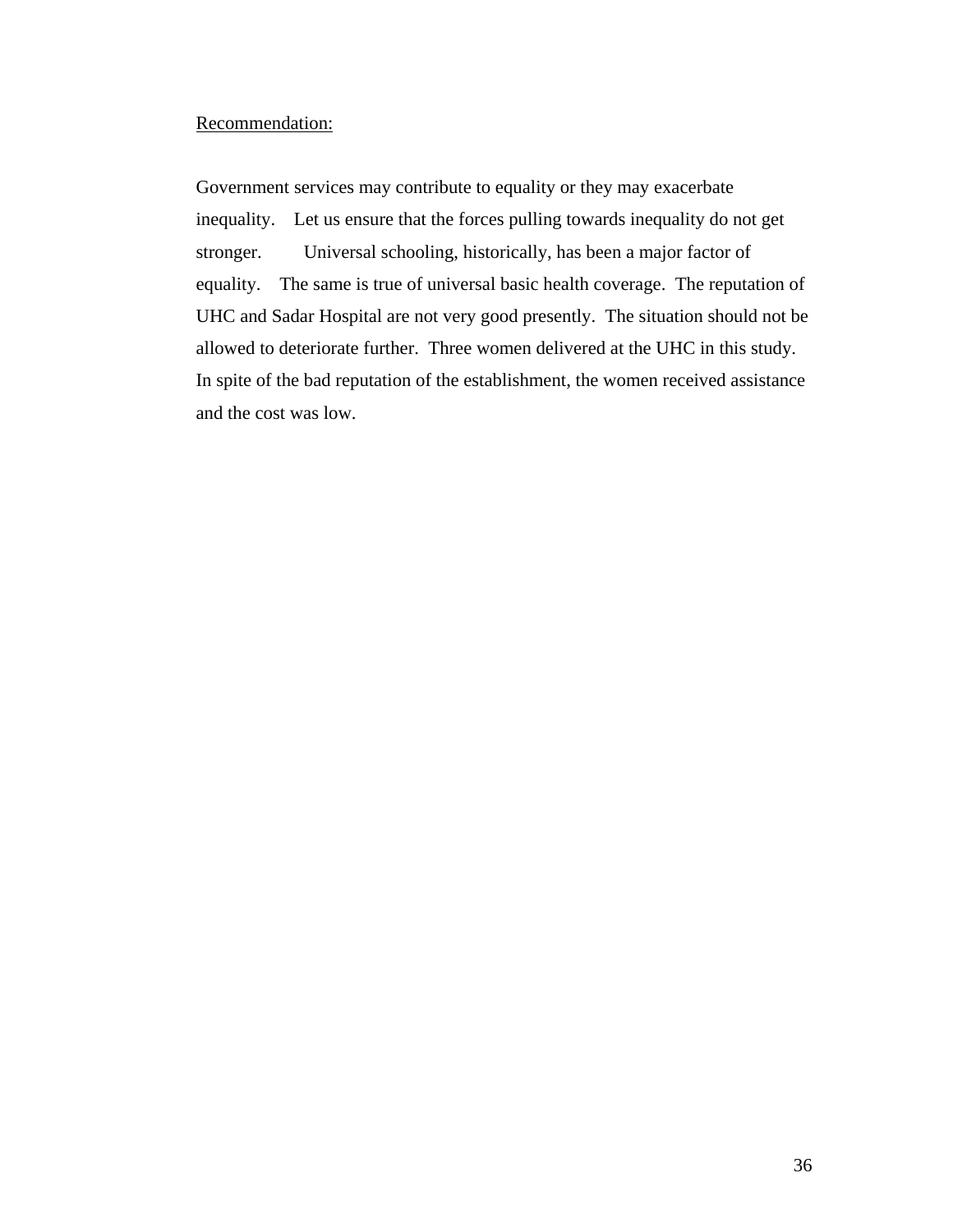# **Appendix One**

# **Charting out referral**

**Stage One**:

| Total number of Cases: 127                                                                                                      | The course of events                                                                                                                                                        |
|---------------------------------------------------------------------------------------------------------------------------------|-----------------------------------------------------------------------------------------------------------------------------------------------------------------------------|
| Called TBA --------------------- 115<br>$\bullet$                                                                               |                                                                                                                                                                             |
| • Planned hospital delivery -----<br>$\overline{4}$<br>Family took decision to refer seeing<br>danger signs<br>---------------- | These 7 patients were taken to private clinics                                                                                                                              |
| Called Nurse, FWV, SSB ------<br>$\bullet$                                                                                      | 2 cases were delivered at home<br>1 case was referred by SSB to UHC and then<br>UHC referred to a private clinic<br>2 cases were referred by nurse/FWV to<br>private clinic |

# **Stage two**:

|                                           | The course of events                                                                                             |
|-------------------------------------------|------------------------------------------------------------------------------------------------------------------|
|                                           | Delivery at home by traditional techniques.: 52 cases                                                            |
| The 115 Cases<br>handl e by<br><b>TBA</b> | 1 case referred to FWC after delivery                                                                            |
|                                           |                                                                                                                  |
|                                           | Out of these, 26 mothers gave birth at home and 13 cases<br>were referred to other places (see the annex box 1). |
|                                           | • TBA gave up and families made their own decision for                                                           |
|                                           | (see the annex box 3)                                                                                            |
|                                           | TBA refer to                                                                                                     |
|                                           | $FWC - 2$ cases, then again referred to private clinic                                                           |
|                                           | $UHC - 2 cases$                                                                                                  |
|                                           | $MCWC - 1$ case, again refer to DMCH                                                                             |

| Annex box 2:               | The course of events                                                                                                                                                                                                 |
|----------------------------|----------------------------------------------------------------------------------------------------------------------------------------------------------------------------------------------------------------------|
| TBA (Dai)                  | Families took the patient to a private clinic in 9 cases. Among them,<br>2 cases were referred to DMCH.                                                                                                              |
| withdraws from<br>14 cases | Families took the patient to UHC in 3 cases. UHC doctor sent 2<br>patients to private clinic                                                                                                                         |
|                            | Called a nurse at home in 1 case.                                                                                                                                                                                    |
|                            | Family takes patient to FWC. FWV refers the case to a private<br>clinic, and then the private clinic referred to DMCH. But the family,<br>having no money, retuned home where the patient was delivered by<br>a TBA. |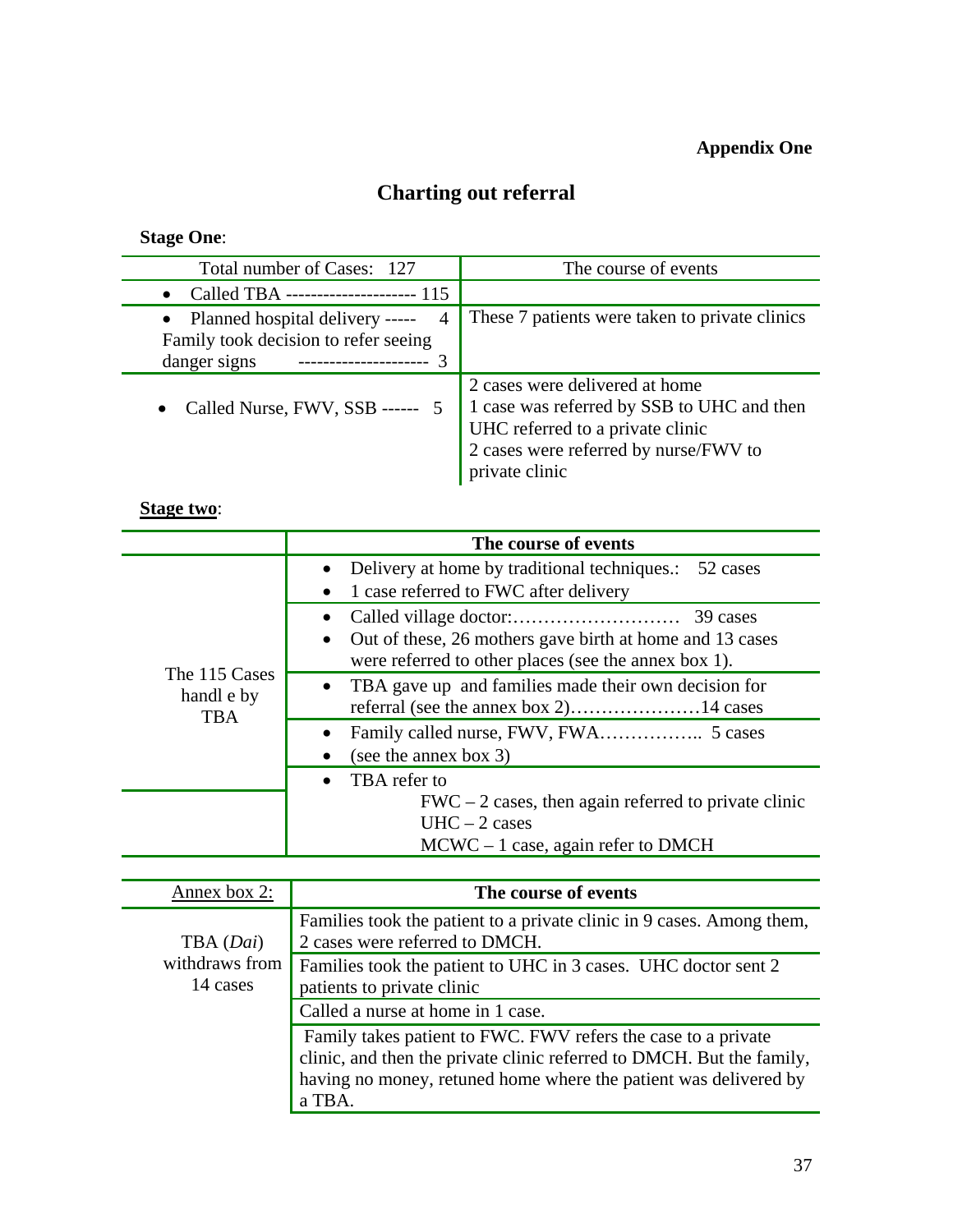| Annex box 3: | The course of events                                                                                                              |
|--------------|-----------------------------------------------------------------------------------------------------------------------------------|
|              | To a Nurse in 2 cases. But 1 case was referred to private clinic                                                                  |
| TBA refers 5 | To a FWV in 2 cases. The FWV referred both the cases to private<br>clinics. Later, the clinic doctor referred 1 case to the DMCH. |
| cases        | To a FWA in 1 case. FWA referred the patient to a private clinic<br>and the patient was finally referred to DMCH.                 |

| Annex box 1:                                  | The course of events                                                                                                                                                                             |
|-----------------------------------------------|--------------------------------------------------------------------------------------------------------------------------------------------------------------------------------------------------|
| The 13 cases<br>referred by<br>village doctor | 1 case referred to UHC nurse and she again referred to a private clinic                                                                                                                          |
|                                               | 1 case referred to FWV. FWV referred to UHC then again referred<br>to a private clinic and lastly the patient was referred to DMCH.                                                              |
|                                               | 1 case referred to UHC then the UHC doctor referred the patient to a<br>private clinic.                                                                                                          |
|                                               | 1 case referred to DH. DH demanded money so the family refused<br>the service and returned to a private clinic.                                                                                  |
|                                               | Village doctor referred 9 cases to private clinic. Among them 8<br>patients received service there and 1 patient refused their service and<br>returned to TBA who took her to a nurse residence. |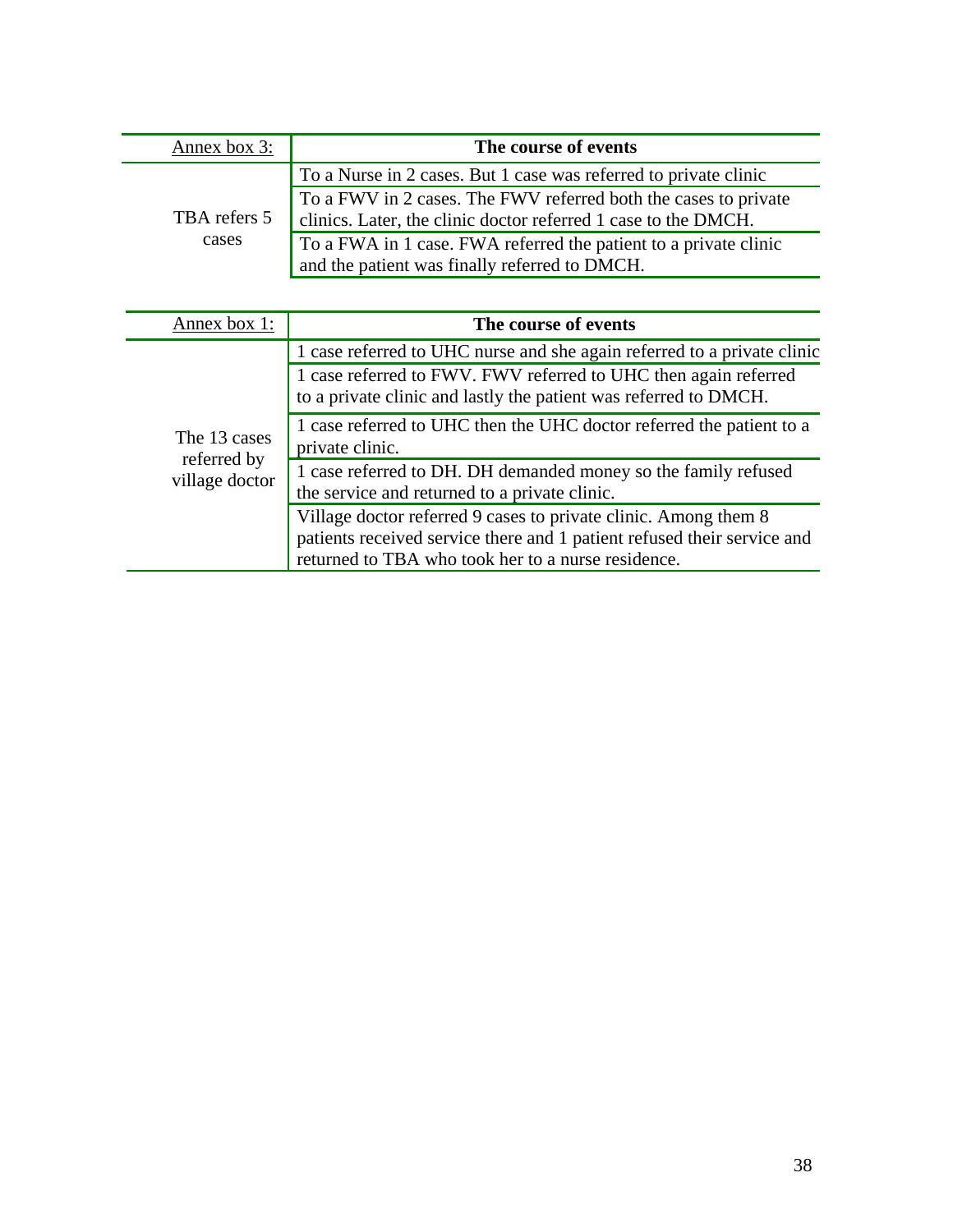# **Appendix Two**

# **SITUATIONAL ANALYSIS - SMMP**

Prepared for Care Bangladesh

by

# Thérèse Blanchet

# And Anisa Zaman,

Dhaka, March 2007

# Questions addressed to mothers who gave birth with complications in the last 12 months

# IDENTIFICATION

| Mother: |                                                 |  |  |
|---------|-------------------------------------------------|--|--|
|         | 1. NameVillage UnionUpazila                     |  |  |
|         | 2. Age                                          |  |  |
|         | 3. Education                                    |  |  |
|         |                                                 |  |  |
|         | 5. No of children conceived AliveDied           |  |  |
| 6.      | Do you live in a joined household with in-laws? |  |  |
|         |                                                 |  |  |
|         | Your husband:                                   |  |  |
|         | 1. Name                                         |  |  |
|         | 2. Age                                          |  |  |
|         | 3. Education                                    |  |  |
|         | 4. Occupation                                   |  |  |
|         | 5. Normal place of work (migration status)      |  |  |
|         |                                                 |  |  |
|         | <b>LAST PREGNANCY</b>                           |  |  |
|         | 1. Any problem: physical                        |  |  |
|         | Mental                                          |  |  |
|         | Economic                                        |  |  |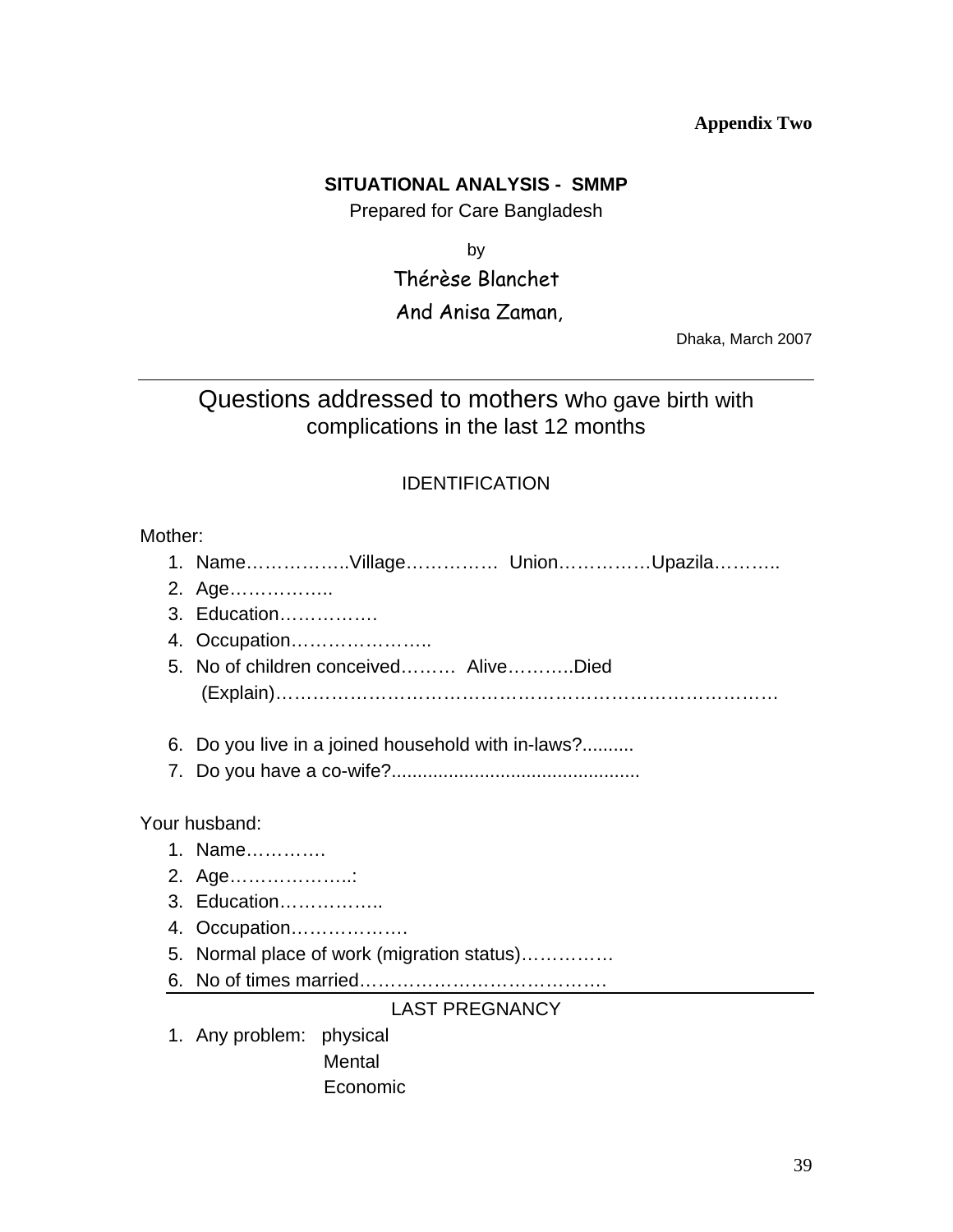Source of support (explain):

- 2. Food: Did you eat more or less? Food strictly avoided: Food preferably eaten
- 3. Because of pregnancy, any change in
	- movement
	- work load
	- sexual activity
- 4. Did you have ante-natal check ups? If yes, where? How many times? Service, message received (Explain)

Your assessment of health providers seen:

- friendly
- helpful
- supportive
- respectful
- knowledgeable

If no, why did you not attend ante natal clinic?

- No need
- No time
- Too far
- Other reason
- 5. Did you prepare for the birth with:
	- Savings set aside
	- Clean cloth
	- Plastic sheet
	- New blade and thread
	- Any preparation made for the baby?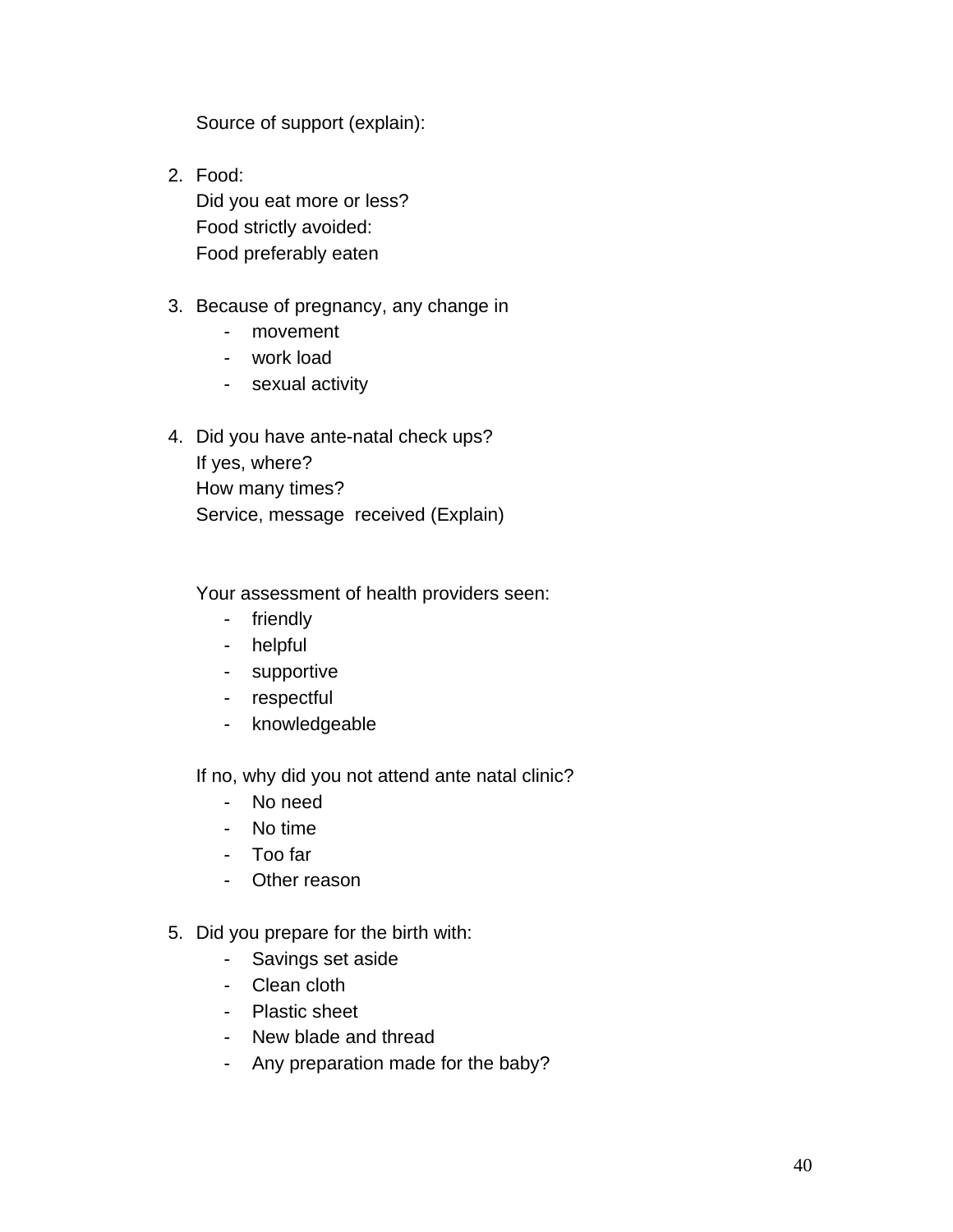If no preparation were made, why?

- No need
- No money
- Bad omen (omongol hobe)

-------------------------------------------------------------------------------------------------------

# **DELIVERY**

- 6. How did you read the signs that time had come?
- 7. What did you do? Who did you call?
- 8. Who was there to assist?
- 9. Duration of labour?
- 10. Where did you give birth? (describe)
- 11. Who delivered the baby? Medicine used? Techniques (describe)
- 12. Who cut the umbilical cord? How?
- 13. How long did it take before placenta came out?
- 14. Bleeding How long. (Too long?) How much (Too much?)
- 15. Fever How much?
- 16. Outcome of delivery: In what state was the baby?

Was special care required?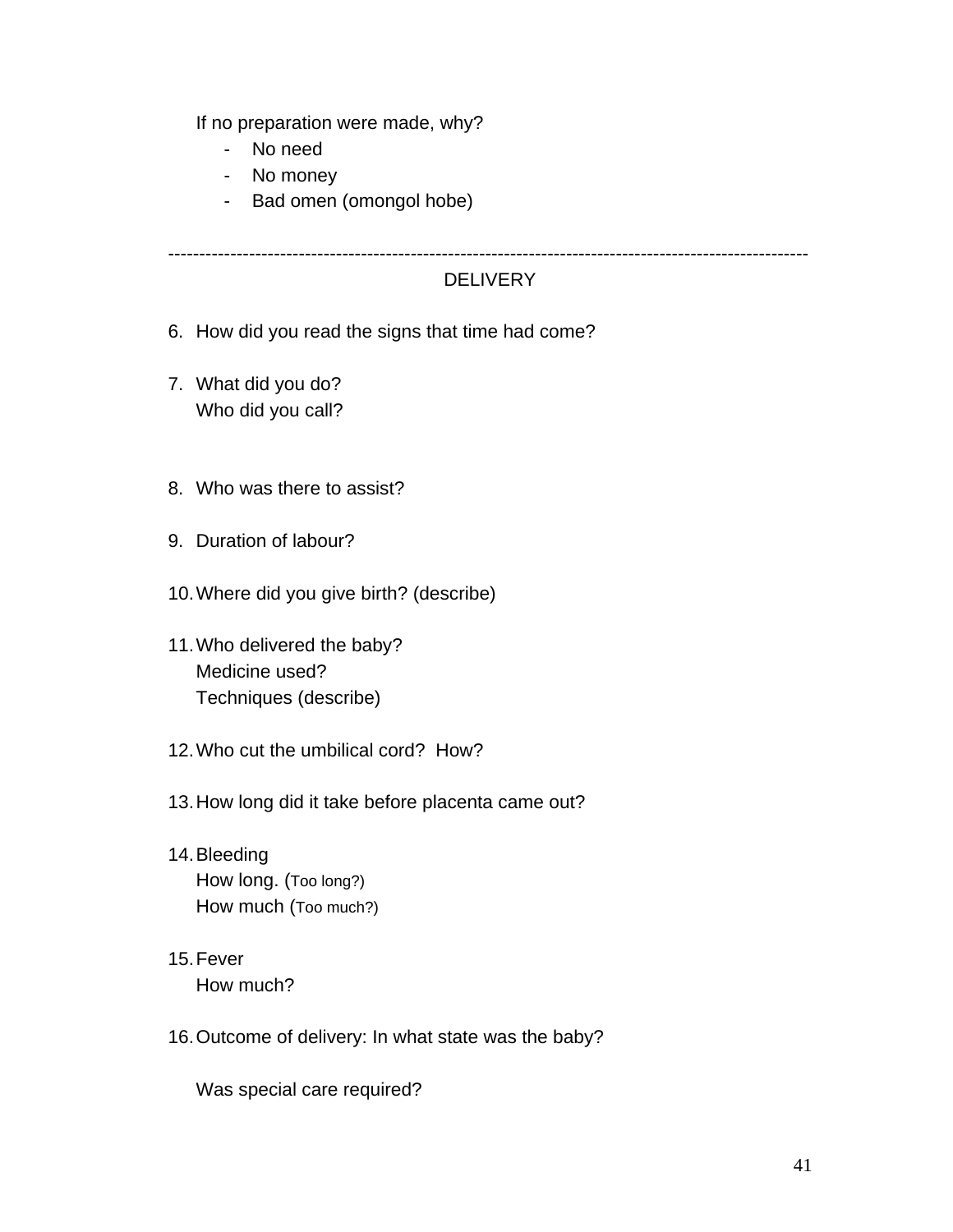Who provided it?

- 17. In cases of referral:
	- Who took the decision? At what stage? How quickly?
	- Places of referral
- 18. Mode of transport. Cost.

-

19. Services received at referral points. Describe them and give your opinion on health providers (FWV, ayah, nurse, doctor and other important actors)

20. Cost involved at each step (give details)

- Sum total……

Who provided the money?............

------------------------------------------------------------------------------------------------------------

POST PARTUM CARE

- 21. Care received in the 42 days following the birth. Describe:
	- For yourself:
	- For the baby:

Your opinion about post partum care from different sources.

- how useful was it?

22. Any lasting problem following the birth: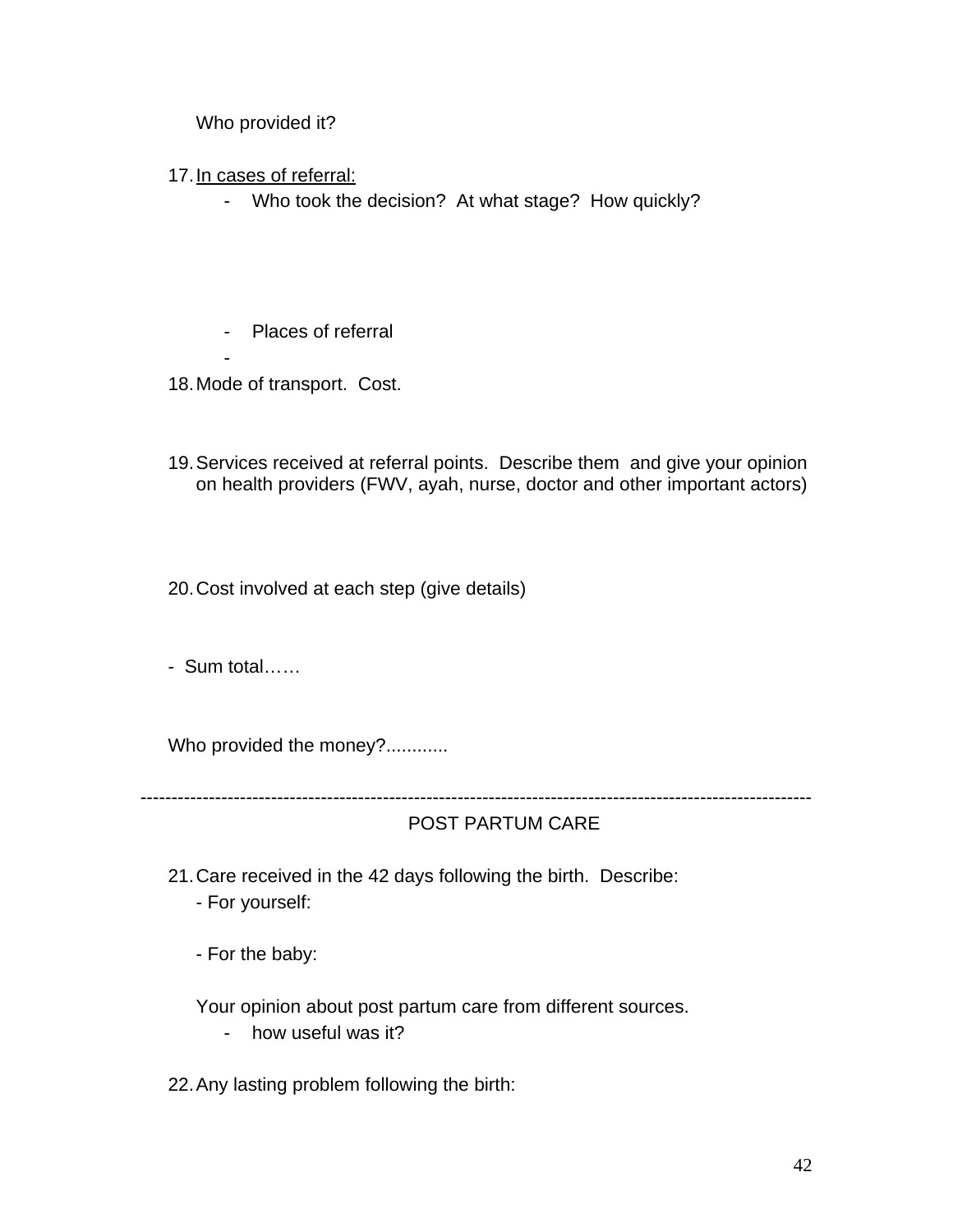23. Describe your present state of health:

Describe the baby's health:

------------------------------------------------------------------------------------------------------

FOR THE INVESTIGATOR: Give your view on the informant's behaviour in requesting health services from specific health providers or in abstaining from doing so.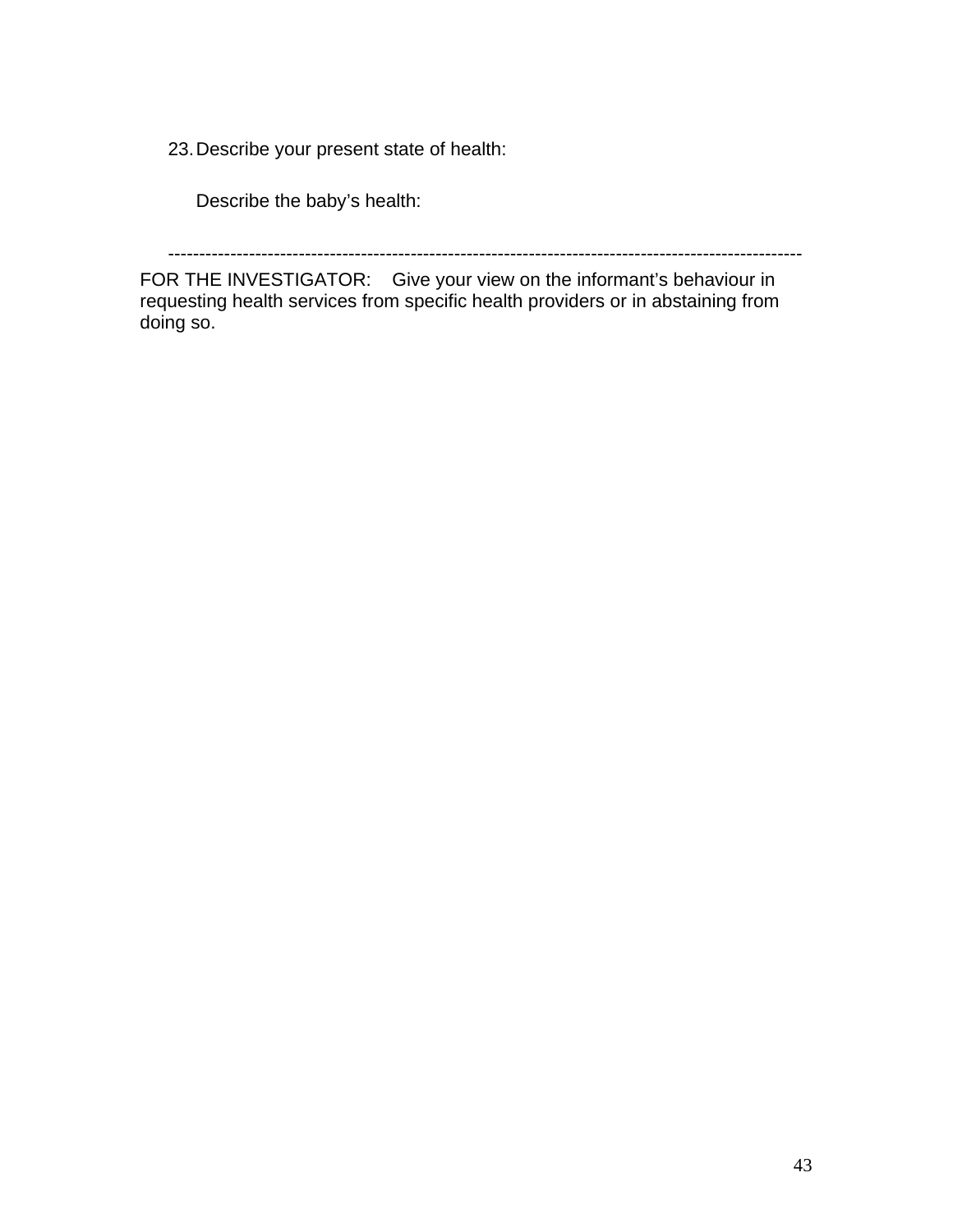Situation Analysis - Safe Motherhood Promotion Project, Narshingdi Project Office, CARE, Bangladesh.

**Attendants at the planning meeting held in JICA Project office,**  Narshingdi on 4<sup>th</sup> of March 2007

- Thérèse Blanchet, Social Anthropologist, Drishti Research Centre, Dhaka
- Dr. Jahangir Hossain, Health Advisor, CARE, Bangladesh
- Anisa Zaman, Research Coordinator, Drishti Research Centre, Dhaka
- Dr. Jubair Hossain, Project Manger, SMPP, JICA
- Dr. Ahsanul Islam, SMPP Project Manger, CARE, Narshingdi
- SMPP Project staff, JICA Norshingdi
- CARE, SMPP Project staff, Narshingdi

**CARE staff who collected data and facilitated the study at various levels** 

- S. R. Mazumdar, PO, SMPP Project, CARE, Narshingdi
- Md. Sharif, PO, SMPP Project, CARE, Narshingdi
- Taufique Ahmed, TO, (ME & D), SMPP Project, CARE, Narshingdi
- Ms. Laila Begum FF, SMPP Project, CARE, Narshingdi
- Ms. Nazma Begum FF, SMPP Project, CARE, Narshingdi
- Shukla Tagor, FF, SMPP Project, CARE, Narshingdi
- Ms. Rina Rani Nag, FF, SMPP Project, CARE, Narshingdi
- Swapna Rani Das FF, SMPP Project, CARE, Narshingdi
- Dilara Talukdar FF, SMPP Project, CARE, Narshingdi
- Ananto Kumar Pal FF, SMPP Project, CARE, Narshingdi
- Shah Alam FF, SMPP Project, CARE, Narshingdi